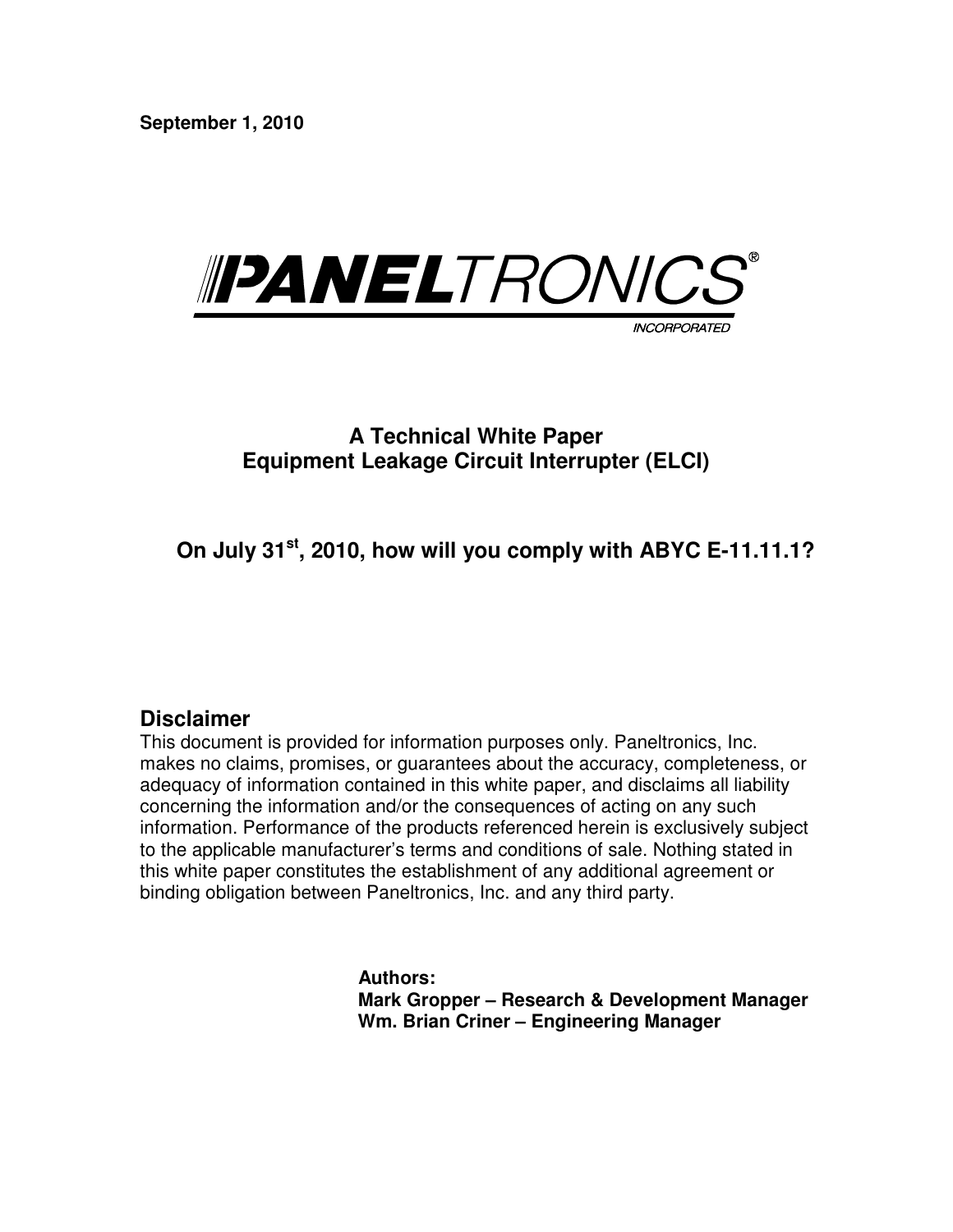# **ABYC Requirements**

**ABYC E-11.11.1** An Equipment Leakage Circuit Interrupter (ELCI) shall be installed with or in addition to the main shore power disconnect circuit breaker(s) or at the additional overcurrent protection as required by E-11.10.2.8.3, whichever is closer to the shore power connection.

**ABYC E-11.11.1.1** This device shall meet the requirements of UL1053 Standard for Safety for Ground Fault Sensing an Relaying equipment and the requirements of UL 943 Ground Fault Circuit Interrupters with the exception of trip level and trip time. Trip level shall be a maximum of 30mA. The trip time shall be a maximum of 100ms.

**Note:** Trip levels of less than 30mA and trip times less than 100ms may result in nuisance trips in certain environments.

**ABYC E-11.11.1.2** The ELCI shall be readily accessible

**ABYC E-11.10.2.8.3** Additional Overcurrent Protection - If the location of the main shore power disconnect circuit breaker is in excess of 10 feet (three meters) from the shore power inlet or the electrical attachment point of a permanently installed shore power cord, additional fuses or circuit breakers shall be provided within 10 feet (three meters) of the inlet or attachment point to the electrical system of the boat. Measurement is made along the conductors.

Implementation of ABYC E-11.11.1 is required for all new shore power installations beginning July  $31<sup>st</sup>$ , 2010. To obtain the latest information about the implementation of E-11.11.1, go to ABYC's web site @ www.abycinc.org, or contact John Adey, ABYC's Technical Director, at 410-990-4460.

## **Executive Summary**

Utilizing a Coast Guard grant, ABYC conducted multiple tests to evaluate in-water shock scenarios and possible mitigation devices. Based on that data, ABYC has established a requirement for the aforementioned ELCI and has designated July  $31<sup>st</sup>$ , 2010, as its implementation date.

In order to comply with the new standard, all 120VAC 60 Hz and 240VAC 60 Hz shore power installations are required to be equipped with an Equipment Leakage Circuit Interrupter (ELCI).

There are several manufacturers of these devices that have either launched or will soon launch production parts for 120VAC/ 30A, 120VAC/ 50A, 240VAC/ 50A, and 240VAC/100A applications that will comply with the requirements of ABYC E-11.11.1.

Implementation of this ELCI device will require OEM boat builders to initiate one of two courses of action: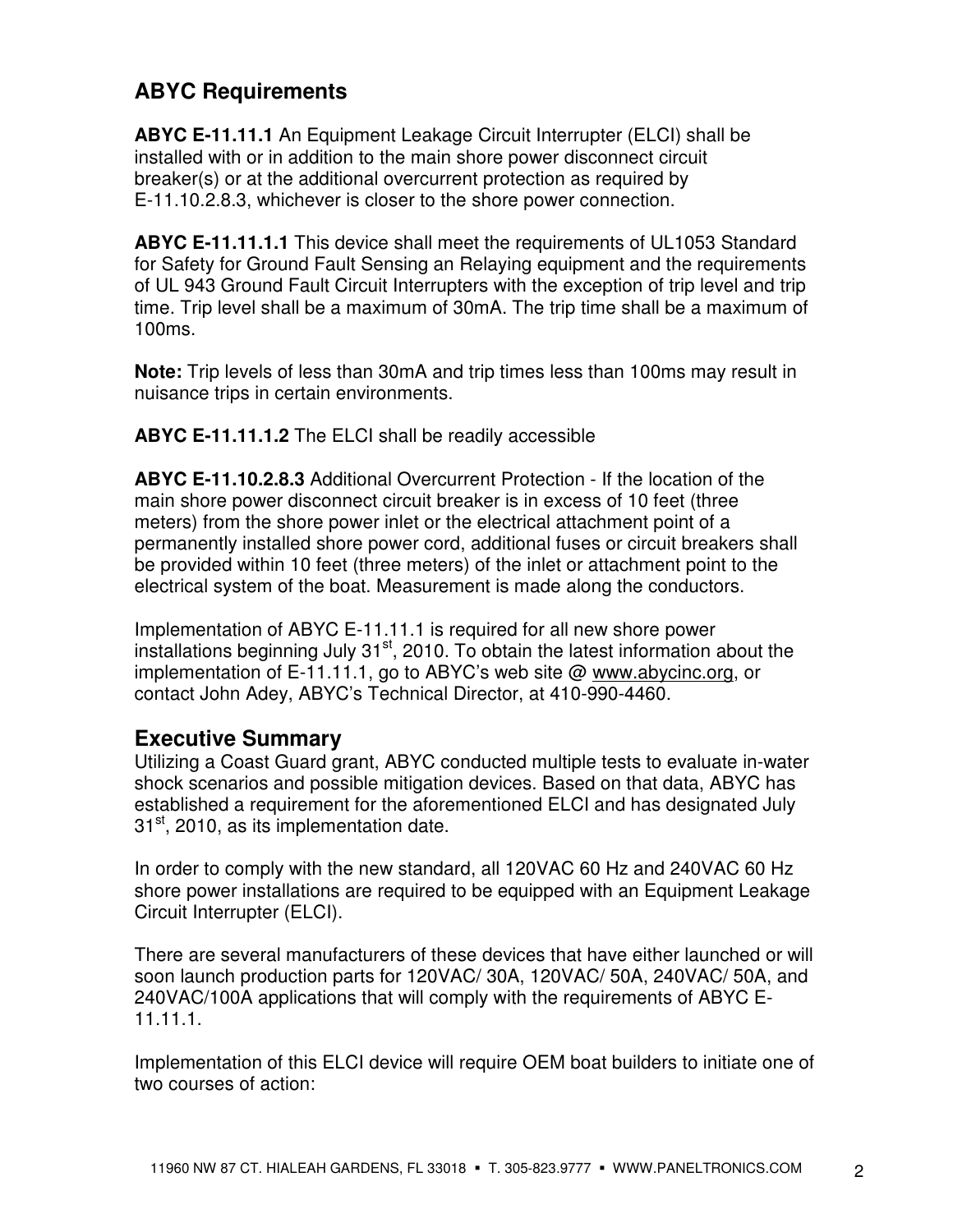include it as an integral part of the AC electrical system for each shore power line installed onboard; or

provide an in-line solution for each shore power line.

There are pros and cons to each solution which will need to be weighed by the OEM.

# **ELCI Purpose**

To reduce the risk of possible injury or electrocution to persons swimming in close proximity to vessels connected to shore power, as well as persons on board a vessel and persons on shore who are in contact with a vessel's bonding system in the event of an AC leakage fault current.

The ELCI is a residual current device (RCD) which detects equipment ground fault leakage current and disconnects the current carrying conductors at a maximum trip level of 30mA with a maximum trip time of 100ms.

In 120VAC 60Hz systems the ELCI/Breaker combination disconnects the Hot (ungrounded / black) and the Neutral (grounded / white) conductors, while in a 240VAC 60Hz system, the ELCI disconnects both the Hot #1 (ungrounded / black) and Hot #2 (ungrounded / red) current carrying conductors. An alternate 240VAC 60Hz

## **ELCI Rationale and History**

Here in the U.S.A., the only requirement up to this point has been for a GFCI having a trip level of 5mA and 25ms to be located in galleys, heads, machinery spaces and weather decks (ABYC E-11.13.5)

The ELCI can actually trace its roots back to Europe. During 1994, the International Organization for Standardization (ISO) began developing standard ISO 13297 to regulate the installation of electrical systems in small craft. One of its directives, ISO 13297.8, focused on the potential danger to people from an electrical shock hazard from vessels connected to 220 VAC 50Hz shore power.

A Ground Fault Circuit Interrupter (GFCI)/ residual current device (RCD) having a maximum sensitivity of 30mA @ 100ms was required to be installed onboard in each main shore power supply line. As an alternative, an RCD having a maximum sensitivity of 10mA @ 100ms is required in certain spaces such as galleys, heads, machinery spaces and weather decks.

As one can plainly see, the trip levels of the ISO required GFCI/ RCD and that of an ABYC UL 1053 Listed GFCI are significantly different. The intention of the US based GFCI was to protect receptacles where portable appliances located in wet areas are plugged in. The intention of the ISO based GFCI/ RCD was to protect the whole vessel from a ground fault, or to protect receptacles where portable appliances located in wet areas are plugged in. However, both devices sense the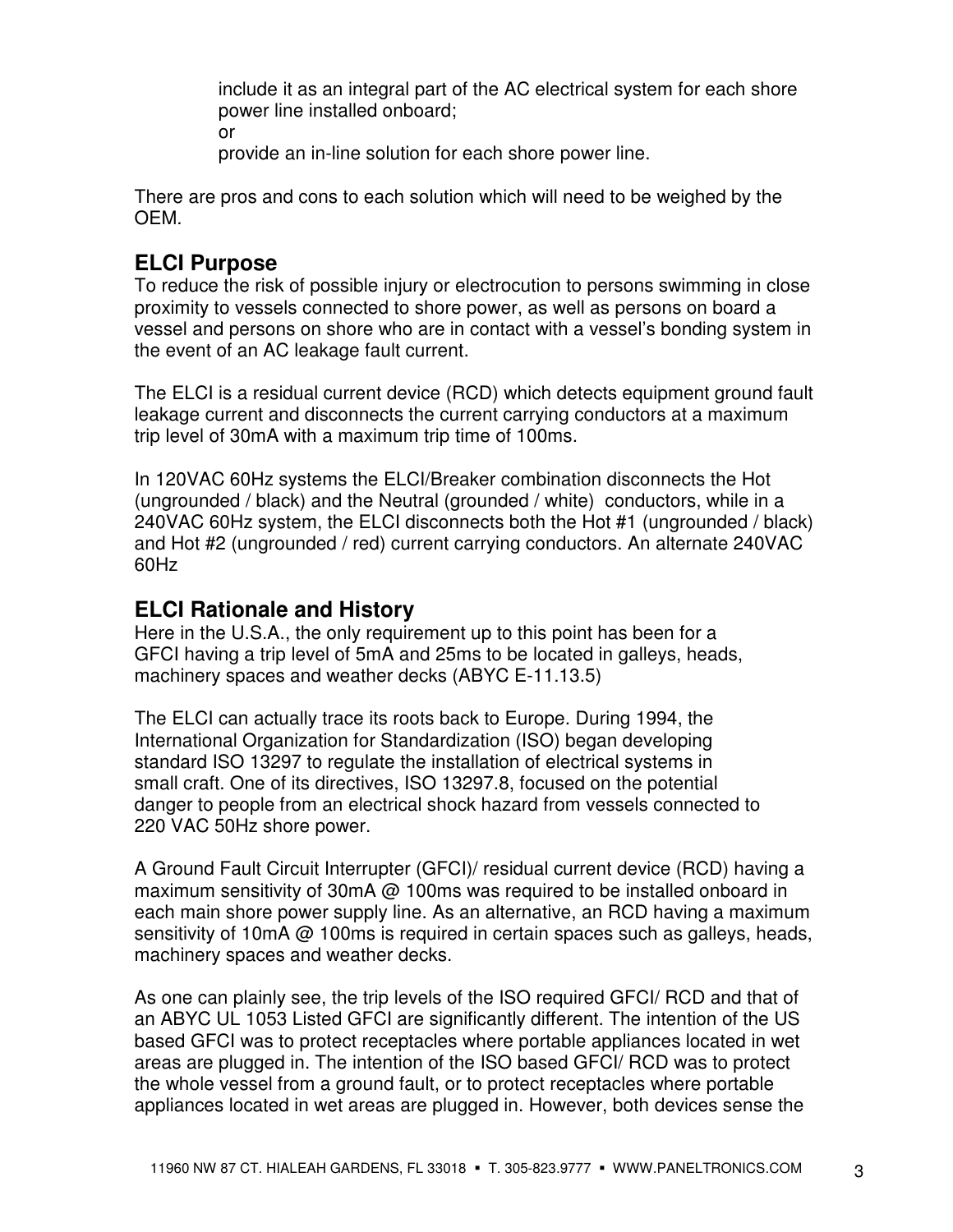difference in the current flow in the Hot and Neutral lines. If this differential current exceeds the preset trip threshold, the device opens both conductors.

It is important to note that this differential current is a short circuit current or ground fault current caused by the failure of insulation in the boat's wiring, in onboard loads, or in onboard sources of power. Because the current level of this ground fault current may be in the milliamp range, no conventional main or branch circuit breaker onboard will trip. However, ground fault currents can prove to be a shock hazard; fortunately, the RCD fills this safety gap in European 220VAC 50Hz systems.

In the event of the absence of ground in the dockside power pedestal; a poor quality ground connection at the power pedestal caused by corrosion or improper installation; improper shore line connector maintenance; or an open ground conductor in any part of the AC shore power system, the RCD will still open both current carrying conductors in the event of a detected ground fault current.

In addition to the existing ISO requirement that a RCD be installed onboard for each main shore power supply line, each dockside power pedestal line must also be equipped with an RCD. At the present time, there is no provision in the NFPA-303-2006, the marina safety standard, to mandate the use of ELCI devices in US dockside power pedestals. There is a provision for an optional power pedestal mounted GFCI, but the GFCIs 5mA and 25ms trip point will undoubtedly cause nuisance trips (ABYC E-11.11.1.1 Note)

During the summer of 2007, funded by a grant from the United States Coast Guard, ABYC conducted tests on Lake Meade (a fresh water lake) in Colorado and fourteen other locations to determine a safe trip point for 120VAC 60Hz and 240VAC 60Hz ELCI devices. Utilizing ELCI test devices supplied by Sensata Technologies and North Shore Safety, Ltd., the same RCD 30mA and 100ms maximum trip levels were established for the 60Hz ELCI devices. Therefore, in the not too distant future, RCDs that have been tested to UL 1053 and UL 943 FTTJ2 can then be considered a qualified ELCI device that will comply with ABYC E-11.11.1.

The result of this exercise was the ABYC requirement for an ELCI device to be installed in each shore power line.

The International Marine Certification Institute has recently validated the ELCI as defined in ABYC E-11.11.1 as an acceptable replacement for the RCD device now utilized in Europe. However, international versions of the ELCI must be compliant with European 220V 50Hz power systems. In addition, ELCI RCBO devices must also comply with European 16A, 32A, or 63A shore power cord sets. Also, if an international version of the ELCI is located in a fume area, testing to the ISO 8846 Standard (Small craft- Electrical devices-Protection against ignition of surrounding flammable gases) will also be required. Although at the present time, there is no European standard for RCD construction within ISO 13297 (Small craft-Electrical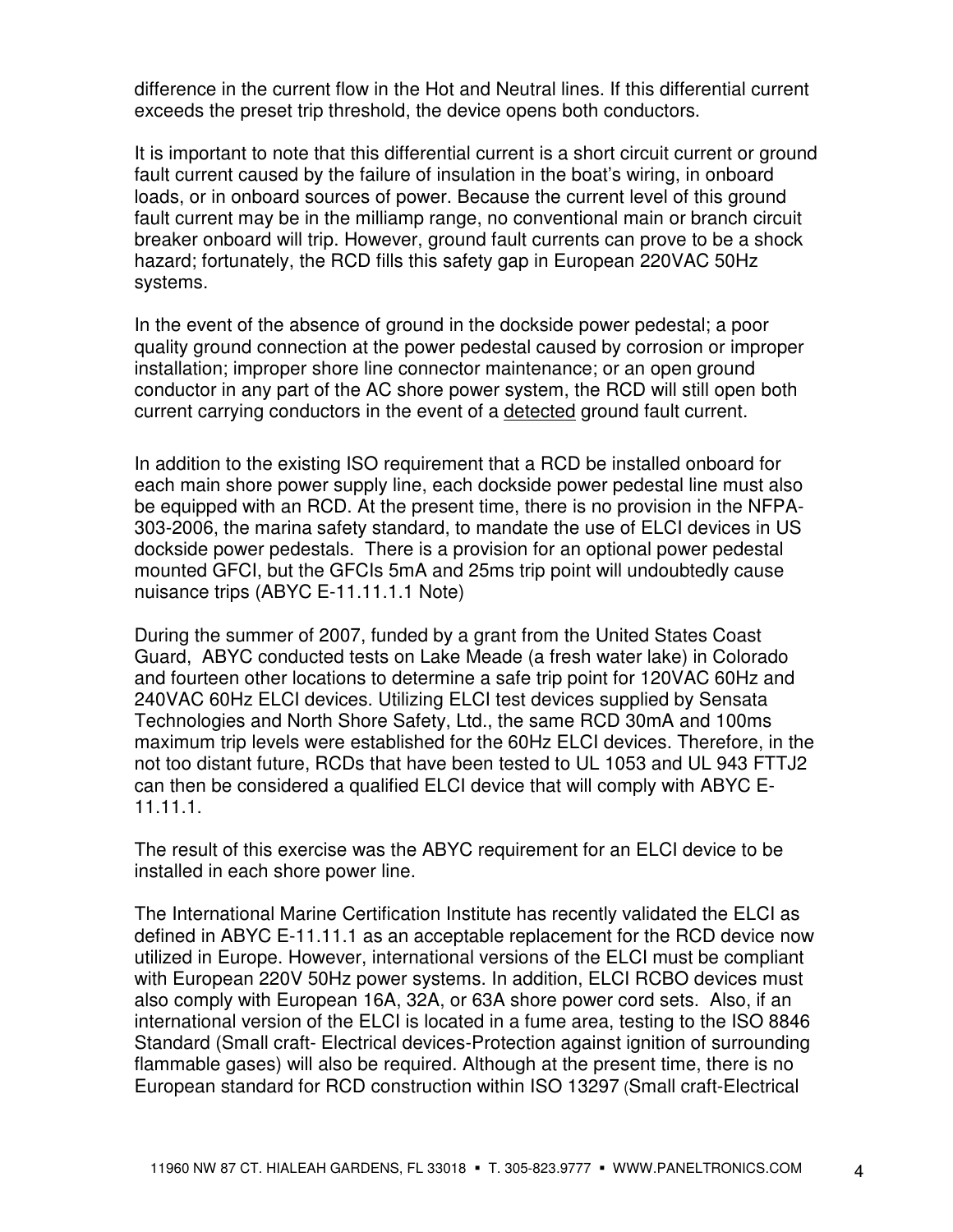systems-Alternating current installations), the international ELCI should have the CE mark.

## **Current Solutions**

Today, compliant ELCI devices are available in three basic configurations:

- 1. the **ELCI/RCBO** which combines overcurrent protection and leakage current protection in a single compact economical package;
- 2. the **ELCI/RCD** sensing module coupled with a separate compliant magnetic circuit breaker that provides overcurrent and leakage current protection;
- 3. the **ELCI/RCD** sensing module coupled with a compliant contactor that provides only leakage current protection.

### **Manufacturer's recommendations**

Similar to a GFCI, the ELCI must be tested on a regular basis by depressing the Test and Reset Buttons mounted on the front of the device, and the LED indicators or toggle switch handle must be visible to determine the system status (Power On or Fault Condition). This is supported by the ABYC requirement for the device to be readily accessible (ABYC E-11.11.1.2).

In addition, the mounting location of each ELCI device establishes a specific set of environmental and electrical requirements that must be satisfied in order to be compliant.

- 1. Units mounted in engine rooms must be rated at a maximum operating temperature of 85 °C to allow a 35 °C rise above the 50 °C engine room ambient temperature to comply with ABYC E-11.5.1.
- 2. Units mounted in fume areas must be Ignition Protected and tested to UL 1500 or SAE J1171 to comply with ABYC E-11.10.1.5.1.
- 3. Units mounted in wet areas must be watertight to comply with E-11.4.30.
- 4. ELCI compliant circuit breakers must meet the requirements of UL 489 or UL 1077 and be trip-free; manually reset; and have an interrupting capacity of 3,000 Amps for 120VAC 30 Amp or 50 Amp systems; and 5,000 Amps for 240VAC 50 and 100 Amp systems per ABYC E-11.10.2.

#### **Wiring requirements**

At this time, most ELCI sensing modules utilize toroidal sensors. The inside diameter of this sensor will restrict the maximum diameter of the cable type used.

> • 120VAC 30 Amp systems require the #10 AWG Hot (black) and the #10 AWG Neutral (white) power conductors pass through the toroid (ABYC E-11.17.1 and E-11.17.4). Please note that some ELCI manufacturers require that the conductors are twisted together when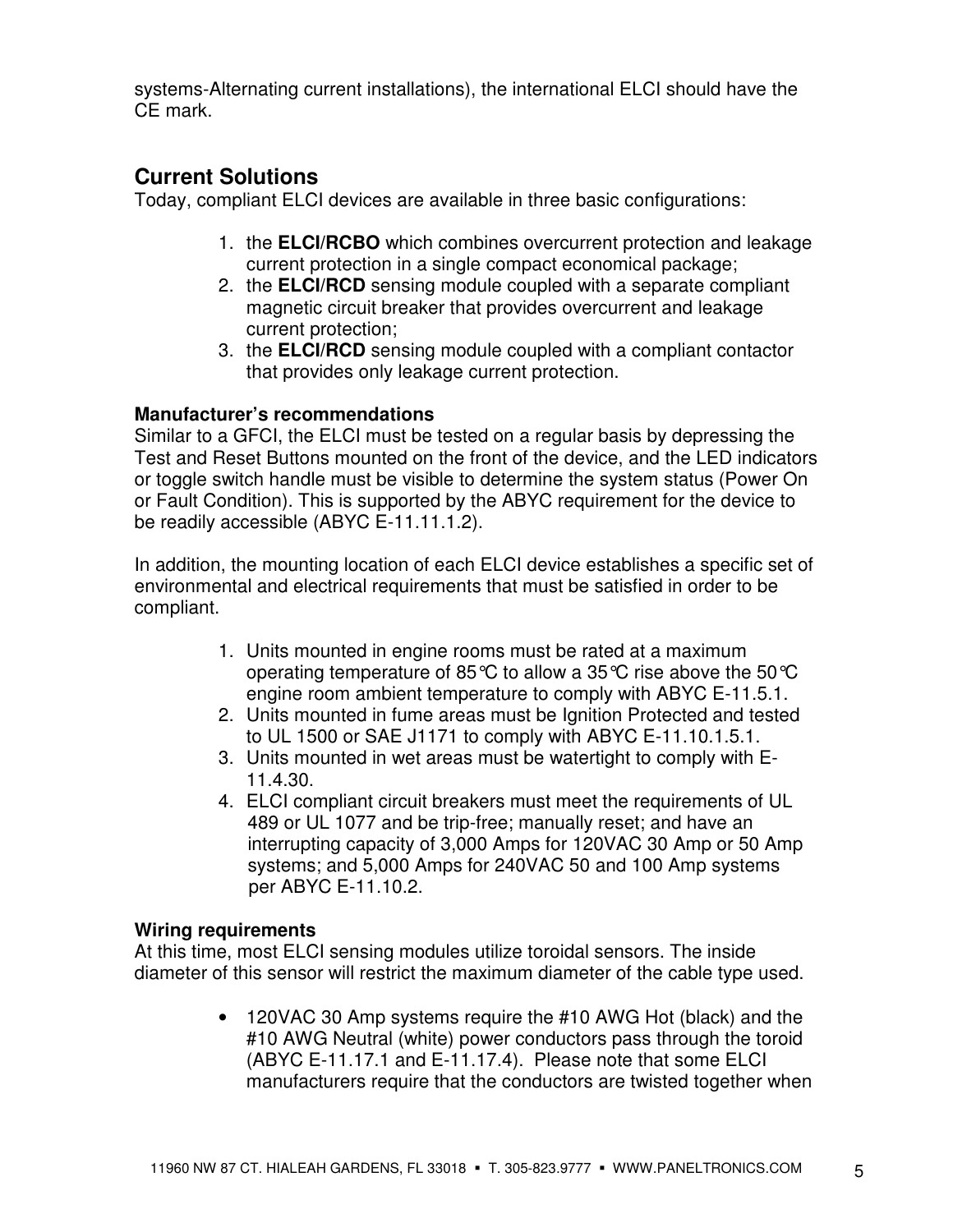they pass through the toroid to reduce electromagnetic interference (EMI).

- 120VAC 50 Amp systems require the #6 AWG Hot (black) and the #6 AWG Neutral (white) power conductors pass through the toroid (ABYC E-11.17.1 and E-11.17.4).
- 240VAC 50 Amp systems that do not include an isolation transformer require the #6 AWG Hot #1 (black), the #6 AWG Neutral (white), and the #6 AWG Hot #2 (red) power conductors pass through the toroid (ABYC E-11.17.2).
- 240VAC 50 Amp systems that include an isolation transformer require the #6 AWG Hot #1 (black) and the #6 AWG Hot #2 (red) power conductors pass through the toroid (ABYC E-11.17.5).

| Availability<br>UL<br><b>AIC</b><br>Minimum<br>Maximum<br>Water-<br><b>Switched</b><br>Ignition<br><b>Paneltronics</b><br>Component<br>Form<br>Reverse<br><b>RCBO</b><br><b>RATING</b><br><b>Description</b><br>Range<br>De lav<br>tight<br>Part Number<br>Factor<br>Neutral<br>Operating<br>Operating<br>Protected<br>Polarity<br>Protector<br><b>Approvals</b><br>Temp.<br>Temp.<br>004-666<br>120V 2 Pole ELCI/RCBO<br><b>Now</b><br>30 Amps<br><b>Medium</b><br>3 Pole A<br><b>Yes</b><br>$-35^\circ$ C<br>65 <sup>°</sup> C<br><b>No</b><br><b>No</b><br><b>UL 1077</b><br>5,000A 120V<br><b>No</b><br>004-610<br>$-35^\circ\text{C}$<br>65°C<br><b>UL 1077</b><br>120V 2 Pole ELCI/RCBO<br><b>Now</b><br>30 Amps<br>Long<br>3 Pole A<br>Yes<br><b>No</b><br><b>No</b><br>No<br>5,000A 120V<br><b>UL 1077</b><br>004-668<br>120V 2 Pole ELCI/RCBO<br><b>Now</b><br>30 Amps<br><b>Medium</b><br>4 Pole C<br><b>Yes</b><br>$-35^\circ$ C<br>65 <sup>°</sup> C<br>Yes<br><b>No</b><br><b>No</b><br>3.000A 120V<br>120V 2 Pole ELCI/RCBO<br>Medium<br>4 Pole C<br>Yes<br>$-35^\circ\text{C}$<br>65°C<br>Yes<br><b>No</b><br>Yes<br><b>UL 1077</b><br>3.000A 120V<br>004-669<br><b>Now</b><br>30 Amps<br>120V 2 Pole ELCI/RCBO<br><b>Now</b><br>4 Pole C<br>$-35^\circ$ C<br>65 <sup>°</sup> C<br><b>Yes</b><br><b>No</b><br><b>No</b><br><b>UL 1077</b><br>3.000A 120V<br>004-667<br>30 Amps<br>Long<br><b>Yes</b><br>$-35^{\circ}$ C<br>65°C<br><b>UL 1077</b><br>004-650<br>120V 2 Pole ELCI/RCBO<br><b>Now</b><br>4 Pole C<br>Yes<br>Yes<br><b>No</b><br>3,000A 120V<br>30 Amps<br>Yes<br>Long<br>$-35^\circ$ C<br>65 <sup>°</sup> C<br><b>UL 1077</b><br>004-671<br>120V 2 Pole ELCI/RCBO<br><b>Now</b><br>50 Amps<br><b>Medium</b><br>4 Pole C<br><b>Yes</b><br><b>Yes</b><br><b>No</b><br><b>No</b><br>3,000A 120V<br>004-672<br>65°C<br><b>UL 1077</b><br>120V 2 Pole ELCI/RCBO<br>Yes<br>$-35^\circ\text{C}$<br>Yes<br><b>No</b><br>3,000A 120V<br><b>Now</b><br>50 Amps<br>Medium<br>4 Pole C<br>Yes<br>120V 2 Pole ELCI/RCBO<br><b>Now</b><br>50 Amps<br>4 Pole C<br><b>Yes</b><br>$-35^\circ$ C<br>65 <sup>°</sup> C<br><b>Yes</b><br><b>No</b><br><b>No</b><br><b>UL 1077</b><br>3.000A 120V<br>004-670<br>Long<br>004-651<br>120V 2 Pole ELCI/RCBO<br>$-35^\circ$ C<br>65°C<br><b>UL 1077</b><br>3.000A 120V<br><b>Now</b><br>50 Amps<br>Long<br>4 Pole C<br>Yes<br><b>Yes</b><br><b>No</b><br>Yes<br>$-35^\circ$ C<br>004-673<br>120/240V 2 Pole ELCI/RCBO<br><b>Now</b><br><b>Medium</b><br>4 Pole C<br><b>No</b><br>65 <sup>°</sup> C<br><b>Yes</b><br><b>No</b><br><b>No</b><br><b>UL 1077</b><br>5.000A 240 V<br>50 Amps<br>004-674<br>$-35^\circ\text{C}$<br><b>UL 1077</b><br>5,000A 240 V<br>120/240V 2 Pole ELCI/RCBO<br>4 Pole C<br>No<br>65°C<br>Yes<br><b>No</b><br>No<br><b>Now</b><br>50 Amps<br>Long<br>004-652<br>$-35^\circ\text{C}$<br>65°C<br>120/240V 2 Pole ELCI/RCBO<br><b>Dec-10</b><br>4 Pole C<br><b>No</b><br>Yes<br><b>No</b><br>Yes<br><b>UL 1077</b><br><b>TBD</b><br>50 Amps<br>Long<br>004-675<br>120/240V 3 Pole ELCI/RCBO<br><b>Now</b><br>50 Amps<br><b>Medium</b><br>5 Pole C<br><b>Yes</b><br>$-35^\circ$ C<br>65 <sup>°</sup> C<br><b>Yes</b><br><b>No</b><br><b>No</b><br><b>UL 1077</b><br>5,000A 240 V<br>120/240V 3 Pole ELCI/RCBO<br>$-35^\circ$ C<br>65°C<br>Yes<br><b>No</b><br><b>UL 1077</b><br>5,000A 240 V<br>004-676<br><b>Now</b><br>50 Amps<br>Medium<br>5 Pole C<br>Yes<br>Yes<br><b>UL 1077</b><br>004-677<br>120/240V 3 Pole ELCI/RCBC<br><b>Now</b><br>50 Amps<br>Long<br>5 Pole C<br><b>Yes</b><br>$-35^\circ$ C<br>65 <sup>°</sup> C<br><b>Yes</b><br><b>No</b><br><b>No</b><br>5.000A 240 V<br>004-653<br>120/240V 3 Pole ELCI/RCBO<br>5 Pole C<br>Yes<br>$-35^\circ\text{C}$<br>65°C<br>Yes<br><b>No</b><br><b>UL 1077</b><br>5,000A 240 V<br><b>Now</b><br>50 Amps<br>Yes<br>Long<br><b>TBD</b><br><b>TBD</b><br><b>TBD</b><br><b>TBD</b><br><b>TBD</b><br><b>UL 1077</b><br>120/240V 3 Pole ELCI/RCBO<br><b>Nov-10</b><br><b>TBD</b><br><b>TBD</b><br><b>TBD</b><br>100 Amps<br>Long<br>Yes<br><b>NA</b><br>120V ELCI/RCD Sensing Module<br><b>NA</b><br><b>NA</b><br>$-35^\circ$ C<br>85°C<br>Yes<br>Yes<br><b>No</b><br><b>NA</b><br>206-467<br><b>Now</b><br>30/50 Amps<br>Rect<br>240V ELCI/RCD Sensing Module<br>50 Amps<br><b>NA</b><br><b>NA</b><br>$-35^\circ\text{C}$<br>85°C<br><b>NA</b><br><b>NA</b><br>206-468<br><b>Now</b><br>Rect<br>Yes<br>Yes<br><b>No</b><br><b>NA</b><br><b>NA</b><br>$-35^\circ\text{C}$<br>206-451<br>120V ELCI/RCD Sensing Module<br><b>Now</b><br>30/50 Amps Vert<br><b>NA</b><br><b>NA</b><br>85°C<br>Yes<br>Yes<br>No<br>Round<br><b>NA</b><br>$-35^\circ$ C<br>85°C<br><b>NA</b><br><b>NA</b><br>206-478<br>120V ELCI/RCD Sensing Module<br><b>Now</b><br>30/50 Amps Hori<br><b>NA</b><br>Yes<br>Yes<br>No<br>Round<br><b>NA</b><br><b>NA</b><br>206-452<br><b>NA</b><br>$-35^\circ\text{C}$<br>85°C<br>240V ELCI/RCD Sensing Module<br><b>NA</b><br>Yes<br>Yes<br>No<br><b>Now</b><br>50 Amps Vert<br>Round<br><b>NA</b><br><b>NA</b><br>206-479<br>240V ELCI/RCD Sensing Module<br><b>Now</b><br>50 Amps Hori<br><b>NA</b><br>Round<br><b>NA</b><br>$-35^\circ$ C<br>85°C<br>Yes<br>Yes<br>No<br><b>UL 1077</b><br>120V 2 Pole ELCI Circuit Breaker<br>2 Pole A<br>$-35^\circ$ C<br>85°C<br>125V 3,000A<br>206-470<br><b>Now</b><br>30 Amps<br>Long<br><b>Yes</b><br><b>Yes</b><br><b>Yes</b><br><b>No</b><br><b>UL 489</b><br>2 Pole A<br>$-35^\circ$ C<br>85°C<br><b>No</b><br><b>No</b><br><b>No</b><br>120V 5.000A<br>206-483<br>120V 2 Pole ELCI Circuit Breaker<br><b>Now</b><br>30 Amps<br><mark>Long/In-rusi</mark><br><b>Yes</b><br><b>UL 489</b><br>120V 5.000A<br>206-484<br>120V 2 Pole ELCI Circuit Breaker<br><b>Now</b><br>30 Amps<br>2 Pole A<br>Yes<br>$-35^\circ$ C<br>85°C<br><b>No</b><br><b>No</b><br><b>No</b><br>Long<br><b>UL 489</b><br>250V 5,000 A<br>206-462<br>30 A /65VAC<br>$-35^\circ\text{C}$<br>85°C<br><b>No</b><br><b>No</b><br>120V 2 Pole ELCI + Rev Polarity<br><b>Now</b><br>Medium<br>3 Pole A<br>Yes<br>Yes<br><b>UL 1077</b><br>125V 3,000A<br>206-471<br>30 A /65V AC<br>$-35^\circ\text{C}$<br><b>No</b><br>120V 2 Pole ELCI + Rev Polarity<br><b>Now</b><br>Medium<br>3 Pole A<br>Yes<br>85°C<br>Yes<br>Yes<br><b>UL 1077</b><br>125V 3,000A<br>206-472<br>30 A /65VAC<br>$-35^\circ\text{C}$<br>85°C<br>Yes<br>120V 2 Pole ELCI + Rev Polarity<br><b>Now</b><br>Medium<br>3 Pole A<br>Yes<br>Yes<br><b>Yes</b><br><b>UL 489</b><br>120/240V 5.000A<br>206-449<br>120V 2 Pole ELCI Circuit Breaker<br><b>Now</b><br>30 Amps<br>2 Pole C<br><b>Yes</b><br>$-35^\circ$ C<br>85°C<br><b>No</b><br><b>No</b><br><b>No</b><br>Long<br><b>UL 489</b><br>120/240V 5,000A<br>206-454<br>120V 2 Pole ELCI Circuit Breaker<br>$-35^\circ$ C<br>85°C<br><b>Now</b><br>50 Amps<br>2 Pole C<br>Yes<br><b>No</b><br>No<br>No<br>Long<br>$-35^\circ$ C<br><b>UL 489</b><br>120/240V 5,000A<br>206-480<br>120V 2 Pole ELCI Circuit Breaker<br><b>Now</b><br>Long/In-rush<br>2 Pole C<br>Yes<br>85°C<br><b>No</b><br><b>No</b><br>No<br>50 Amps<br>$-35^\circ$ C<br>85°C<br><b>UL 1077</b><br>125V 5,000A<br>206-473<br>120V 2 Pole ELCI Circuit Breaker<br>2 Pole C<br>Yes<br>Yes<br><b>No</b><br>No<br><b>Now</b><br>50 Amps<br>Long<br><b>UL 1077</b><br>$-35^\circ$ C<br>240V 5,000A<br>206-474<br>120V 2 Pole ELCI Circuit Breaker<br>Yes<br>85°C<br><b>No</b><br>Yes<br>No<br><b>Now</b><br>50 Amps<br>Long<br>2 Pole C<br><b>UL 1077</b><br>125V 5,000A<br>206-475<br>$-35^\circ\text{C}$<br>85°C<br>Yes<br>No<br>120V 2 Pole ELCI Circuit Breaker<br><b>Now</b><br>50 Amps<br>Long<br>2 Pole C<br>Yes<br>Yes<br><b>UL 489</b><br>240V 5,000A<br><b>No</b><br><b>No</b><br>206-447<br>240V 2 Pole ELCI Circuit Breaker<br><b>Now</b><br>50 Amps<br>Long<br>2 Pole C<br><b>No</b><br>$-35^\circ$ C<br>85°C<br><b>No</b><br>240V 2 Pole ELCI Circuit Breaker<br>2 Pole C<br><b>No</b><br>$-35^\circ$ C<br>85°C<br><b>No</b><br><b>No</b><br><b>No</b><br><b>UL 489</b><br>240V 5,000A<br>206-481<br><b>Now</b><br>50 Amps<br>Long/In-rush<br>240V 2 Pole ELCI Circuit Breaker<br>2 Pole C<br><b>No</b><br>$-35^\circ$ C<br>85°C<br><b>No</b><br>Yes<br><b>No</b><br><b>UL 1077</b><br>250V 3.000A<br>206-476<br><b>Now</b><br>50 Amps<br>Long<br><b>UL 1077</b><br>250V 5,000A<br>206-477<br>240V 3 Pole ELCI Circuit Breaker<br><b>Now</b><br><b>Yes</b><br>$-35^\circ$ C<br>85°C<br><b>No</b><br><b>No</b><br>50 Amps<br>Long<br>3 Pole C<br><b>Yes</b><br><b>UL 489</b><br>240V 5,000A<br>206-482<br>240V 3 Pole ELCI Circuit Breaker<br>$-35^\circ \text{C}$<br>85°C<br><b>Now</b><br>50 Amps<br>Long/In-rusi<br>3 Pole C<br><b>Yes</b><br><b>No</b><br><b>No</b><br><b>No</b><br><b>TBD</b><br><b>TBD</b><br><b>TBD</b><br><b>TBD</b><br><b>TBD</b><br>Yes<br><b>TBD</b><br><b>TBD</b><br><b>TBD</b><br><b>TBD</b><br><b>TBD</b><br>240V 3 Pole ELCI Circuit Breaker<br>100 Amps<br>Long | ELCI Solutions Available Now, and in Development September 1, 2010 |  |  |  |  |  |  |                        |
|---------------------------------------------------------------------------------------------------------------------------------------------------------------------------------------------------------------------------------------------------------------------------------------------------------------------------------------------------------------------------------------------------------------------------------------------------------------------------------------------------------------------------------------------------------------------------------------------------------------------------------------------------------------------------------------------------------------------------------------------------------------------------------------------------------------------------------------------------------------------------------------------------------------------------------------------------------------------------------------------------------------------------------------------------------------------------------------------------------------------------------------------------------------------------------------------------------------------------------------------------------------------------------------------------------------------------------------------------------------------------------------------------------------------------------------------------------------------------------------------------------------------------------------------------------------------------------------------------------------------------------------------------------------------------------------------------------------------------------------------------------------------------------------------------------------------------------------------------------------------------------------------------------------------------------------------------------------------------------------------------------------------------------------------------------------------------------------------------------------------------------------------------------------------------------------------------------------------------------------------------------------------------------------------------------------------------------------------------------------------------------------------------------------------------------------------------------------------------------------------------------------------------------------------------------------------------------------------------------------------------------------------------------------------------------------------------------------------------------------------------------------------------------------------------------------------------------------------------------------------------------------------------------------------------------------------------------------------------------------------------------------------------------------------------------------------------------------------------------------------------------------------------------------------------------------------------------------------------------------------------------------------------------------------------------------------------------------------------------------------------------------------------------------------------------------------------------------------------------------------------------------------------------------------------------------------------------------------------------------------------------------------------------------------------------------------------------------------------------------------------------------------------------------------------------------------------------------------------------------------------------------------------------------------------------------------------------------------------------------------------------------------------------------------------------------------------------------------------------------------------------------------------------------------------------------------------------------------------------------------------------------------------------------------------------------------------------------------------------------------------------------------------------------------------------------------------------------------------------------------------------------------------------------------------------------------------------------------------------------------------------------------------------------------------------------------------------------------------------------------------------------------------------------------------------------------------------------------------------------------------------------------------------------------------------------------------------------------------------------------------------------------------------------------------------------------------------------------------------------------------------------------------------------------------------------------------------------------------------------------------------------------------------------------------------------------------------------------------------------------------------------------------------------------------------------------------------------------------------------------------------------------------------------------------------------------------------------------------------------------------------------------------------------------------------------------------------------------------------------------------------------------------------------------------------------------------------------------------------------------------------------------------------------------------------------------------------------------------------------------------------------------------------------------------------------------------------------------------------------------------------------------------------------------------------------------------------------------------------------------------------------------------------------------------------------------------------------------------------------------------------------------------------------------------------------------------------------------------------------------------------------------------------------------------------------------------------------------------------------------------------------------------------------------------------------------------------------------------------------------------------------------------------------------------------------------------------------------------------------------------------------------------------------------------------------------------------------------------------------------------------------------------------------------------------------------------------------------------------------------------------------------------------------------------------------------------------------------------------------------------------------------------------------------------------------------------------------------------------------------------------------------------------------------------------------------------------------------------------------------------------------------------------------------------------------------------------------------------------------------------------------------------------------------------------------------------------------------------------------------------------------------------------------------------------------------------------------------------------------------------------------------------------------------------------------------------------------------------------------------------------------------------------------------------------------------------------------------------------------------------------------------------------------------------------------------------------------------------------------------------------------------------------------------------------------------------------------------------------------------------------------------------------------------------------------------------------------------------------------------------------------------------------------------------------------------------------------------------------------------------------------------------------------------------------------------------------------------------------------------------------------------------------------------------------------------------------------------------------------------------------------------------------------------------------------------------------|--------------------------------------------------------------------|--|--|--|--|--|--|------------------------|
|                                                                                                                                                                                                                                                                                                                                                                                                                                                                                                                                                                                                                                                                                                                                                                                                                                                                                                                                                                                                                                                                                                                                                                                                                                                                                                                                                                                                                                                                                                                                                                                                                                                                                                                                                                                                                                                                                                                                                                                                                                                                                                                                                                                                                                                                                                                                                                                                                                                                                                                                                                                                                                                                                                                                                                                                                                                                                                                                                                                                                                                                                                                                                                                                                                                                                                                                                                                                                                                                                                                                                                                                                                                                                                                                                                                                                                                                                                                                                                                                                                                                                                                                                                                                                                                                                                                                                                                                                                                                                                                                                                                                                                                                                                                                                                                                                                                                                                                                                                                                                                                                                                                                                                                                                                                                                                                                                                                                                                                                                                                                                                                                                                                                                                                                                                                                                                                                                                                                                                                                                                                                                                                                                                                                                                                                                                                                                                                                                                                                                                                                                                                                                                                                                                                                                                                                                                                                                                                                                                                                                                                                                                                                                                                                                                                                                                                                                                                                                                                                                                                                                                                                                                                                                                                                                                                                                                                                                                                                                                                                                                                                                                                                                                                                                                                                                                                                                                                                                                                                                                                                                                                                                                                                                                                                                                                                                                                                                                                                                         |                                                                    |  |  |  |  |  |  | Code                   |
|                                                                                                                                                                                                                                                                                                                                                                                                                                                                                                                                                                                                                                                                                                                                                                                                                                                                                                                                                                                                                                                                                                                                                                                                                                                                                                                                                                                                                                                                                                                                                                                                                                                                                                                                                                                                                                                                                                                                                                                                                                                                                                                                                                                                                                                                                                                                                                                                                                                                                                                                                                                                                                                                                                                                                                                                                                                                                                                                                                                                                                                                                                                                                                                                                                                                                                                                                                                                                                                                                                                                                                                                                                                                                                                                                                                                                                                                                                                                                                                                                                                                                                                                                                                                                                                                                                                                                                                                                                                                                                                                                                                                                                                                                                                                                                                                                                                                                                                                                                                                                                                                                                                                                                                                                                                                                                                                                                                                                                                                                                                                                                                                                                                                                                                                                                                                                                                                                                                                                                                                                                                                                                                                                                                                                                                                                                                                                                                                                                                                                                                                                                                                                                                                                                                                                                                                                                                                                                                                                                                                                                                                                                                                                                                                                                                                                                                                                                                                                                                                                                                                                                                                                                                                                                                                                                                                                                                                                                                                                                                                                                                                                                                                                                                                                                                                                                                                                                                                                                                                                                                                                                                                                                                                                                                                                                                                                                                                                                                                                         |                                                                    |  |  |  |  |  |  | b, c, e, f, g, h, i, j |
|                                                                                                                                                                                                                                                                                                                                                                                                                                                                                                                                                                                                                                                                                                                                                                                                                                                                                                                                                                                                                                                                                                                                                                                                                                                                                                                                                                                                                                                                                                                                                                                                                                                                                                                                                                                                                                                                                                                                                                                                                                                                                                                                                                                                                                                                                                                                                                                                                                                                                                                                                                                                                                                                                                                                                                                                                                                                                                                                                                                                                                                                                                                                                                                                                                                                                                                                                                                                                                                                                                                                                                                                                                                                                                                                                                                                                                                                                                                                                                                                                                                                                                                                                                                                                                                                                                                                                                                                                                                                                                                                                                                                                                                                                                                                                                                                                                                                                                                                                                                                                                                                                                                                                                                                                                                                                                                                                                                                                                                                                                                                                                                                                                                                                                                                                                                                                                                                                                                                                                                                                                                                                                                                                                                                                                                                                                                                                                                                                                                                                                                                                                                                                                                                                                                                                                                                                                                                                                                                                                                                                                                                                                                                                                                                                                                                                                                                                                                                                                                                                                                                                                                                                                                                                                                                                                                                                                                                                                                                                                                                                                                                                                                                                                                                                                                                                                                                                                                                                                                                                                                                                                                                                                                                                                                                                                                                                                                                                                                                                         |                                                                    |  |  |  |  |  |  | b, c, e, f, g, h, i, j |
|                                                                                                                                                                                                                                                                                                                                                                                                                                                                                                                                                                                                                                                                                                                                                                                                                                                                                                                                                                                                                                                                                                                                                                                                                                                                                                                                                                                                                                                                                                                                                                                                                                                                                                                                                                                                                                                                                                                                                                                                                                                                                                                                                                                                                                                                                                                                                                                                                                                                                                                                                                                                                                                                                                                                                                                                                                                                                                                                                                                                                                                                                                                                                                                                                                                                                                                                                                                                                                                                                                                                                                                                                                                                                                                                                                                                                                                                                                                                                                                                                                                                                                                                                                                                                                                                                                                                                                                                                                                                                                                                                                                                                                                                                                                                                                                                                                                                                                                                                                                                                                                                                                                                                                                                                                                                                                                                                                                                                                                                                                                                                                                                                                                                                                                                                                                                                                                                                                                                                                                                                                                                                                                                                                                                                                                                                                                                                                                                                                                                                                                                                                                                                                                                                                                                                                                                                                                                                                                                                                                                                                                                                                                                                                                                                                                                                                                                                                                                                                                                                                                                                                                                                                                                                                                                                                                                                                                                                                                                                                                                                                                                                                                                                                                                                                                                                                                                                                                                                                                                                                                                                                                                                                                                                                                                                                                                                                                                                                                                                         |                                                                    |  |  |  |  |  |  | c, e, f, k             |
|                                                                                                                                                                                                                                                                                                                                                                                                                                                                                                                                                                                                                                                                                                                                                                                                                                                                                                                                                                                                                                                                                                                                                                                                                                                                                                                                                                                                                                                                                                                                                                                                                                                                                                                                                                                                                                                                                                                                                                                                                                                                                                                                                                                                                                                                                                                                                                                                                                                                                                                                                                                                                                                                                                                                                                                                                                                                                                                                                                                                                                                                                                                                                                                                                                                                                                                                                                                                                                                                                                                                                                                                                                                                                                                                                                                                                                                                                                                                                                                                                                                                                                                                                                                                                                                                                                                                                                                                                                                                                                                                                                                                                                                                                                                                                                                                                                                                                                                                                                                                                                                                                                                                                                                                                                                                                                                                                                                                                                                                                                                                                                                                                                                                                                                                                                                                                                                                                                                                                                                                                                                                                                                                                                                                                                                                                                                                                                                                                                                                                                                                                                                                                                                                                                                                                                                                                                                                                                                                                                                                                                                                                                                                                                                                                                                                                                                                                                                                                                                                                                                                                                                                                                                                                                                                                                                                                                                                                                                                                                                                                                                                                                                                                                                                                                                                                                                                                                                                                                                                                                                                                                                                                                                                                                                                                                                                                                                                                                                                                         |                                                                    |  |  |  |  |  |  | c, e, f, k             |
|                                                                                                                                                                                                                                                                                                                                                                                                                                                                                                                                                                                                                                                                                                                                                                                                                                                                                                                                                                                                                                                                                                                                                                                                                                                                                                                                                                                                                                                                                                                                                                                                                                                                                                                                                                                                                                                                                                                                                                                                                                                                                                                                                                                                                                                                                                                                                                                                                                                                                                                                                                                                                                                                                                                                                                                                                                                                                                                                                                                                                                                                                                                                                                                                                                                                                                                                                                                                                                                                                                                                                                                                                                                                                                                                                                                                                                                                                                                                                                                                                                                                                                                                                                                                                                                                                                                                                                                                                                                                                                                                                                                                                                                                                                                                                                                                                                                                                                                                                                                                                                                                                                                                                                                                                                                                                                                                                                                                                                                                                                                                                                                                                                                                                                                                                                                                                                                                                                                                                                                                                                                                                                                                                                                                                                                                                                                                                                                                                                                                                                                                                                                                                                                                                                                                                                                                                                                                                                                                                                                                                                                                                                                                                                                                                                                                                                                                                                                                                                                                                                                                                                                                                                                                                                                                                                                                                                                                                                                                                                                                                                                                                                                                                                                                                                                                                                                                                                                                                                                                                                                                                                                                                                                                                                                                                                                                                                                                                                                                                         |                                                                    |  |  |  |  |  |  | c, e, f, I, k          |
|                                                                                                                                                                                                                                                                                                                                                                                                                                                                                                                                                                                                                                                                                                                                                                                                                                                                                                                                                                                                                                                                                                                                                                                                                                                                                                                                                                                                                                                                                                                                                                                                                                                                                                                                                                                                                                                                                                                                                                                                                                                                                                                                                                                                                                                                                                                                                                                                                                                                                                                                                                                                                                                                                                                                                                                                                                                                                                                                                                                                                                                                                                                                                                                                                                                                                                                                                                                                                                                                                                                                                                                                                                                                                                                                                                                                                                                                                                                                                                                                                                                                                                                                                                                                                                                                                                                                                                                                                                                                                                                                                                                                                                                                                                                                                                                                                                                                                                                                                                                                                                                                                                                                                                                                                                                                                                                                                                                                                                                                                                                                                                                                                                                                                                                                                                                                                                                                                                                                                                                                                                                                                                                                                                                                                                                                                                                                                                                                                                                                                                                                                                                                                                                                                                                                                                                                                                                                                                                                                                                                                                                                                                                                                                                                                                                                                                                                                                                                                                                                                                                                                                                                                                                                                                                                                                                                                                                                                                                                                                                                                                                                                                                                                                                                                                                                                                                                                                                                                                                                                                                                                                                                                                                                                                                                                                                                                                                                                                                                                         |                                                                    |  |  |  |  |  |  | c, e, f, k             |
|                                                                                                                                                                                                                                                                                                                                                                                                                                                                                                                                                                                                                                                                                                                                                                                                                                                                                                                                                                                                                                                                                                                                                                                                                                                                                                                                                                                                                                                                                                                                                                                                                                                                                                                                                                                                                                                                                                                                                                                                                                                                                                                                                                                                                                                                                                                                                                                                                                                                                                                                                                                                                                                                                                                                                                                                                                                                                                                                                                                                                                                                                                                                                                                                                                                                                                                                                                                                                                                                                                                                                                                                                                                                                                                                                                                                                                                                                                                                                                                                                                                                                                                                                                                                                                                                                                                                                                                                                                                                                                                                                                                                                                                                                                                                                                                                                                                                                                                                                                                                                                                                                                                                                                                                                                                                                                                                                                                                                                                                                                                                                                                                                                                                                                                                                                                                                                                                                                                                                                                                                                                                                                                                                                                                                                                                                                                                                                                                                                                                                                                                                                                                                                                                                                                                                                                                                                                                                                                                                                                                                                                                                                                                                                                                                                                                                                                                                                                                                                                                                                                                                                                                                                                                                                                                                                                                                                                                                                                                                                                                                                                                                                                                                                                                                                                                                                                                                                                                                                                                                                                                                                                                                                                                                                                                                                                                                                                                                                                                                         |                                                                    |  |  |  |  |  |  | c, e, f, k             |
|                                                                                                                                                                                                                                                                                                                                                                                                                                                                                                                                                                                                                                                                                                                                                                                                                                                                                                                                                                                                                                                                                                                                                                                                                                                                                                                                                                                                                                                                                                                                                                                                                                                                                                                                                                                                                                                                                                                                                                                                                                                                                                                                                                                                                                                                                                                                                                                                                                                                                                                                                                                                                                                                                                                                                                                                                                                                                                                                                                                                                                                                                                                                                                                                                                                                                                                                                                                                                                                                                                                                                                                                                                                                                                                                                                                                                                                                                                                                                                                                                                                                                                                                                                                                                                                                                                                                                                                                                                                                                                                                                                                                                                                                                                                                                                                                                                                                                                                                                                                                                                                                                                                                                                                                                                                                                                                                                                                                                                                                                                                                                                                                                                                                                                                                                                                                                                                                                                                                                                                                                                                                                                                                                                                                                                                                                                                                                                                                                                                                                                                                                                                                                                                                                                                                                                                                                                                                                                                                                                                                                                                                                                                                                                                                                                                                                                                                                                                                                                                                                                                                                                                                                                                                                                                                                                                                                                                                                                                                                                                                                                                                                                                                                                                                                                                                                                                                                                                                                                                                                                                                                                                                                                                                                                                                                                                                                                                                                                                                                         |                                                                    |  |  |  |  |  |  | c, e, f, k             |
|                                                                                                                                                                                                                                                                                                                                                                                                                                                                                                                                                                                                                                                                                                                                                                                                                                                                                                                                                                                                                                                                                                                                                                                                                                                                                                                                                                                                                                                                                                                                                                                                                                                                                                                                                                                                                                                                                                                                                                                                                                                                                                                                                                                                                                                                                                                                                                                                                                                                                                                                                                                                                                                                                                                                                                                                                                                                                                                                                                                                                                                                                                                                                                                                                                                                                                                                                                                                                                                                                                                                                                                                                                                                                                                                                                                                                                                                                                                                                                                                                                                                                                                                                                                                                                                                                                                                                                                                                                                                                                                                                                                                                                                                                                                                                                                                                                                                                                                                                                                                                                                                                                                                                                                                                                                                                                                                                                                                                                                                                                                                                                                                                                                                                                                                                                                                                                                                                                                                                                                                                                                                                                                                                                                                                                                                                                                                                                                                                                                                                                                                                                                                                                                                                                                                                                                                                                                                                                                                                                                                                                                                                                                                                                                                                                                                                                                                                                                                                                                                                                                                                                                                                                                                                                                                                                                                                                                                                                                                                                                                                                                                                                                                                                                                                                                                                                                                                                                                                                                                                                                                                                                                                                                                                                                                                                                                                                                                                                                                                         |                                                                    |  |  |  |  |  |  | c, e, f, k             |
|                                                                                                                                                                                                                                                                                                                                                                                                                                                                                                                                                                                                                                                                                                                                                                                                                                                                                                                                                                                                                                                                                                                                                                                                                                                                                                                                                                                                                                                                                                                                                                                                                                                                                                                                                                                                                                                                                                                                                                                                                                                                                                                                                                                                                                                                                                                                                                                                                                                                                                                                                                                                                                                                                                                                                                                                                                                                                                                                                                                                                                                                                                                                                                                                                                                                                                                                                                                                                                                                                                                                                                                                                                                                                                                                                                                                                                                                                                                                                                                                                                                                                                                                                                                                                                                                                                                                                                                                                                                                                                                                                                                                                                                                                                                                                                                                                                                                                                                                                                                                                                                                                                                                                                                                                                                                                                                                                                                                                                                                                                                                                                                                                                                                                                                                                                                                                                                                                                                                                                                                                                                                                                                                                                                                                                                                                                                                                                                                                                                                                                                                                                                                                                                                                                                                                                                                                                                                                                                                                                                                                                                                                                                                                                                                                                                                                                                                                                                                                                                                                                                                                                                                                                                                                                                                                                                                                                                                                                                                                                                                                                                                                                                                                                                                                                                                                                                                                                                                                                                                                                                                                                                                                                                                                                                                                                                                                                                                                                                                                         |                                                                    |  |  |  |  |  |  | c, e, f, k             |
|                                                                                                                                                                                                                                                                                                                                                                                                                                                                                                                                                                                                                                                                                                                                                                                                                                                                                                                                                                                                                                                                                                                                                                                                                                                                                                                                                                                                                                                                                                                                                                                                                                                                                                                                                                                                                                                                                                                                                                                                                                                                                                                                                                                                                                                                                                                                                                                                                                                                                                                                                                                                                                                                                                                                                                                                                                                                                                                                                                                                                                                                                                                                                                                                                                                                                                                                                                                                                                                                                                                                                                                                                                                                                                                                                                                                                                                                                                                                                                                                                                                                                                                                                                                                                                                                                                                                                                                                                                                                                                                                                                                                                                                                                                                                                                                                                                                                                                                                                                                                                                                                                                                                                                                                                                                                                                                                                                                                                                                                                                                                                                                                                                                                                                                                                                                                                                                                                                                                                                                                                                                                                                                                                                                                                                                                                                                                                                                                                                                                                                                                                                                                                                                                                                                                                                                                                                                                                                                                                                                                                                                                                                                                                                                                                                                                                                                                                                                                                                                                                                                                                                                                                                                                                                                                                                                                                                                                                                                                                                                                                                                                                                                                                                                                                                                                                                                                                                                                                                                                                                                                                                                                                                                                                                                                                                                                                                                                                                                                                         |                                                                    |  |  |  |  |  |  | c, e, f, k             |
|                                                                                                                                                                                                                                                                                                                                                                                                                                                                                                                                                                                                                                                                                                                                                                                                                                                                                                                                                                                                                                                                                                                                                                                                                                                                                                                                                                                                                                                                                                                                                                                                                                                                                                                                                                                                                                                                                                                                                                                                                                                                                                                                                                                                                                                                                                                                                                                                                                                                                                                                                                                                                                                                                                                                                                                                                                                                                                                                                                                                                                                                                                                                                                                                                                                                                                                                                                                                                                                                                                                                                                                                                                                                                                                                                                                                                                                                                                                                                                                                                                                                                                                                                                                                                                                                                                                                                                                                                                                                                                                                                                                                                                                                                                                                                                                                                                                                                                                                                                                                                                                                                                                                                                                                                                                                                                                                                                                                                                                                                                                                                                                                                                                                                                                                                                                                                                                                                                                                                                                                                                                                                                                                                                                                                                                                                                                                                                                                                                                                                                                                                                                                                                                                                                                                                                                                                                                                                                                                                                                                                                                                                                                                                                                                                                                                                                                                                                                                                                                                                                                                                                                                                                                                                                                                                                                                                                                                                                                                                                                                                                                                                                                                                                                                                                                                                                                                                                                                                                                                                                                                                                                                                                                                                                                                                                                                                                                                                                                                                         |                                                                    |  |  |  |  |  |  | c, e, f, k             |
|                                                                                                                                                                                                                                                                                                                                                                                                                                                                                                                                                                                                                                                                                                                                                                                                                                                                                                                                                                                                                                                                                                                                                                                                                                                                                                                                                                                                                                                                                                                                                                                                                                                                                                                                                                                                                                                                                                                                                                                                                                                                                                                                                                                                                                                                                                                                                                                                                                                                                                                                                                                                                                                                                                                                                                                                                                                                                                                                                                                                                                                                                                                                                                                                                                                                                                                                                                                                                                                                                                                                                                                                                                                                                                                                                                                                                                                                                                                                                                                                                                                                                                                                                                                                                                                                                                                                                                                                                                                                                                                                                                                                                                                                                                                                                                                                                                                                                                                                                                                                                                                                                                                                                                                                                                                                                                                                                                                                                                                                                                                                                                                                                                                                                                                                                                                                                                                                                                                                                                                                                                                                                                                                                                                                                                                                                                                                                                                                                                                                                                                                                                                                                                                                                                                                                                                                                                                                                                                                                                                                                                                                                                                                                                                                                                                                                                                                                                                                                                                                                                                                                                                                                                                                                                                                                                                                                                                                                                                                                                                                                                                                                                                                                                                                                                                                                                                                                                                                                                                                                                                                                                                                                                                                                                                                                                                                                                                                                                                                                         |                                                                    |  |  |  |  |  |  | c, e, f, k             |
|                                                                                                                                                                                                                                                                                                                                                                                                                                                                                                                                                                                                                                                                                                                                                                                                                                                                                                                                                                                                                                                                                                                                                                                                                                                                                                                                                                                                                                                                                                                                                                                                                                                                                                                                                                                                                                                                                                                                                                                                                                                                                                                                                                                                                                                                                                                                                                                                                                                                                                                                                                                                                                                                                                                                                                                                                                                                                                                                                                                                                                                                                                                                                                                                                                                                                                                                                                                                                                                                                                                                                                                                                                                                                                                                                                                                                                                                                                                                                                                                                                                                                                                                                                                                                                                                                                                                                                                                                                                                                                                                                                                                                                                                                                                                                                                                                                                                                                                                                                                                                                                                                                                                                                                                                                                                                                                                                                                                                                                                                                                                                                                                                                                                                                                                                                                                                                                                                                                                                                                                                                                                                                                                                                                                                                                                                                                                                                                                                                                                                                                                                                                                                                                                                                                                                                                                                                                                                                                                                                                                                                                                                                                                                                                                                                                                                                                                                                                                                                                                                                                                                                                                                                                                                                                                                                                                                                                                                                                                                                                                                                                                                                                                                                                                                                                                                                                                                                                                                                                                                                                                                                                                                                                                                                                                                                                                                                                                                                                                                         |                                                                    |  |  |  |  |  |  | c, e, f, I             |
|                                                                                                                                                                                                                                                                                                                                                                                                                                                                                                                                                                                                                                                                                                                                                                                                                                                                                                                                                                                                                                                                                                                                                                                                                                                                                                                                                                                                                                                                                                                                                                                                                                                                                                                                                                                                                                                                                                                                                                                                                                                                                                                                                                                                                                                                                                                                                                                                                                                                                                                                                                                                                                                                                                                                                                                                                                                                                                                                                                                                                                                                                                                                                                                                                                                                                                                                                                                                                                                                                                                                                                                                                                                                                                                                                                                                                                                                                                                                                                                                                                                                                                                                                                                                                                                                                                                                                                                                                                                                                                                                                                                                                                                                                                                                                                                                                                                                                                                                                                                                                                                                                                                                                                                                                                                                                                                                                                                                                                                                                                                                                                                                                                                                                                                                                                                                                                                                                                                                                                                                                                                                                                                                                                                                                                                                                                                                                                                                                                                                                                                                                                                                                                                                                                                                                                                                                                                                                                                                                                                                                                                                                                                                                                                                                                                                                                                                                                                                                                                                                                                                                                                                                                                                                                                                                                                                                                                                                                                                                                                                                                                                                                                                                                                                                                                                                                                                                                                                                                                                                                                                                                                                                                                                                                                                                                                                                                                                                                                                                         |                                                                    |  |  |  |  |  |  | c, e, f, I             |
|                                                                                                                                                                                                                                                                                                                                                                                                                                                                                                                                                                                                                                                                                                                                                                                                                                                                                                                                                                                                                                                                                                                                                                                                                                                                                                                                                                                                                                                                                                                                                                                                                                                                                                                                                                                                                                                                                                                                                                                                                                                                                                                                                                                                                                                                                                                                                                                                                                                                                                                                                                                                                                                                                                                                                                                                                                                                                                                                                                                                                                                                                                                                                                                                                                                                                                                                                                                                                                                                                                                                                                                                                                                                                                                                                                                                                                                                                                                                                                                                                                                                                                                                                                                                                                                                                                                                                                                                                                                                                                                                                                                                                                                                                                                                                                                                                                                                                                                                                                                                                                                                                                                                                                                                                                                                                                                                                                                                                                                                                                                                                                                                                                                                                                                                                                                                                                                                                                                                                                                                                                                                                                                                                                                                                                                                                                                                                                                                                                                                                                                                                                                                                                                                                                                                                                                                                                                                                                                                                                                                                                                                                                                                                                                                                                                                                                                                                                                                                                                                                                                                                                                                                                                                                                                                                                                                                                                                                                                                                                                                                                                                                                                                                                                                                                                                                                                                                                                                                                                                                                                                                                                                                                                                                                                                                                                                                                                                                                                                                         |                                                                    |  |  |  |  |  |  | c, e, f, I             |
|                                                                                                                                                                                                                                                                                                                                                                                                                                                                                                                                                                                                                                                                                                                                                                                                                                                                                                                                                                                                                                                                                                                                                                                                                                                                                                                                                                                                                                                                                                                                                                                                                                                                                                                                                                                                                                                                                                                                                                                                                                                                                                                                                                                                                                                                                                                                                                                                                                                                                                                                                                                                                                                                                                                                                                                                                                                                                                                                                                                                                                                                                                                                                                                                                                                                                                                                                                                                                                                                                                                                                                                                                                                                                                                                                                                                                                                                                                                                                                                                                                                                                                                                                                                                                                                                                                                                                                                                                                                                                                                                                                                                                                                                                                                                                                                                                                                                                                                                                                                                                                                                                                                                                                                                                                                                                                                                                                                                                                                                                                                                                                                                                                                                                                                                                                                                                                                                                                                                                                                                                                                                                                                                                                                                                                                                                                                                                                                                                                                                                                                                                                                                                                                                                                                                                                                                                                                                                                                                                                                                                                                                                                                                                                                                                                                                                                                                                                                                                                                                                                                                                                                                                                                                                                                                                                                                                                                                                                                                                                                                                                                                                                                                                                                                                                                                                                                                                                                                                                                                                                                                                                                                                                                                                                                                                                                                                                                                                                                                                         |                                                                    |  |  |  |  |  |  | c, e, f, I             |
|                                                                                                                                                                                                                                                                                                                                                                                                                                                                                                                                                                                                                                                                                                                                                                                                                                                                                                                                                                                                                                                                                                                                                                                                                                                                                                                                                                                                                                                                                                                                                                                                                                                                                                                                                                                                                                                                                                                                                                                                                                                                                                                                                                                                                                                                                                                                                                                                                                                                                                                                                                                                                                                                                                                                                                                                                                                                                                                                                                                                                                                                                                                                                                                                                                                                                                                                                                                                                                                                                                                                                                                                                                                                                                                                                                                                                                                                                                                                                                                                                                                                                                                                                                                                                                                                                                                                                                                                                                                                                                                                                                                                                                                                                                                                                                                                                                                                                                                                                                                                                                                                                                                                                                                                                                                                                                                                                                                                                                                                                                                                                                                                                                                                                                                                                                                                                                                                                                                                                                                                                                                                                                                                                                                                                                                                                                                                                                                                                                                                                                                                                                                                                                                                                                                                                                                                                                                                                                                                                                                                                                                                                                                                                                                                                                                                                                                                                                                                                                                                                                                                                                                                                                                                                                                                                                                                                                                                                                                                                                                                                                                                                                                                                                                                                                                                                                                                                                                                                                                                                                                                                                                                                                                                                                                                                                                                                                                                                                                                                         |                                                                    |  |  |  |  |  |  | <b>TBD</b>             |
|                                                                                                                                                                                                                                                                                                                                                                                                                                                                                                                                                                                                                                                                                                                                                                                                                                                                                                                                                                                                                                                                                                                                                                                                                                                                                                                                                                                                                                                                                                                                                                                                                                                                                                                                                                                                                                                                                                                                                                                                                                                                                                                                                                                                                                                                                                                                                                                                                                                                                                                                                                                                                                                                                                                                                                                                                                                                                                                                                                                                                                                                                                                                                                                                                                                                                                                                                                                                                                                                                                                                                                                                                                                                                                                                                                                                                                                                                                                                                                                                                                                                                                                                                                                                                                                                                                                                                                                                                                                                                                                                                                                                                                                                                                                                                                                                                                                                                                                                                                                                                                                                                                                                                                                                                                                                                                                                                                                                                                                                                                                                                                                                                                                                                                                                                                                                                                                                                                                                                                                                                                                                                                                                                                                                                                                                                                                                                                                                                                                                                                                                                                                                                                                                                                                                                                                                                                                                                                                                                                                                                                                                                                                                                                                                                                                                                                                                                                                                                                                                                                                                                                                                                                                                                                                                                                                                                                                                                                                                                                                                                                                                                                                                                                                                                                                                                                                                                                                                                                                                                                                                                                                                                                                                                                                                                                                                                                                                                                                                                         |                                                                    |  |  |  |  |  |  |                        |
|                                                                                                                                                                                                                                                                                                                                                                                                                                                                                                                                                                                                                                                                                                                                                                                                                                                                                                                                                                                                                                                                                                                                                                                                                                                                                                                                                                                                                                                                                                                                                                                                                                                                                                                                                                                                                                                                                                                                                                                                                                                                                                                                                                                                                                                                                                                                                                                                                                                                                                                                                                                                                                                                                                                                                                                                                                                                                                                                                                                                                                                                                                                                                                                                                                                                                                                                                                                                                                                                                                                                                                                                                                                                                                                                                                                                                                                                                                                                                                                                                                                                                                                                                                                                                                                                                                                                                                                                                                                                                                                                                                                                                                                                                                                                                                                                                                                                                                                                                                                                                                                                                                                                                                                                                                                                                                                                                                                                                                                                                                                                                                                                                                                                                                                                                                                                                                                                                                                                                                                                                                                                                                                                                                                                                                                                                                                                                                                                                                                                                                                                                                                                                                                                                                                                                                                                                                                                                                                                                                                                                                                                                                                                                                                                                                                                                                                                                                                                                                                                                                                                                                                                                                                                                                                                                                                                                                                                                                                                                                                                                                                                                                                                                                                                                                                                                                                                                                                                                                                                                                                                                                                                                                                                                                                                                                                                                                                                                                                                                         |                                                                    |  |  |  |  |  |  |                        |
|                                                                                                                                                                                                                                                                                                                                                                                                                                                                                                                                                                                                                                                                                                                                                                                                                                                                                                                                                                                                                                                                                                                                                                                                                                                                                                                                                                                                                                                                                                                                                                                                                                                                                                                                                                                                                                                                                                                                                                                                                                                                                                                                                                                                                                                                                                                                                                                                                                                                                                                                                                                                                                                                                                                                                                                                                                                                                                                                                                                                                                                                                                                                                                                                                                                                                                                                                                                                                                                                                                                                                                                                                                                                                                                                                                                                                                                                                                                                                                                                                                                                                                                                                                                                                                                                                                                                                                                                                                                                                                                                                                                                                                                                                                                                                                                                                                                                                                                                                                                                                                                                                                                                                                                                                                                                                                                                                                                                                                                                                                                                                                                                                                                                                                                                                                                                                                                                                                                                                                                                                                                                                                                                                                                                                                                                                                                                                                                                                                                                                                                                                                                                                                                                                                                                                                                                                                                                                                                                                                                                                                                                                                                                                                                                                                                                                                                                                                                                                                                                                                                                                                                                                                                                                                                                                                                                                                                                                                                                                                                                                                                                                                                                                                                                                                                                                                                                                                                                                                                                                                                                                                                                                                                                                                                                                                                                                                                                                                                                                         |                                                                    |  |  |  |  |  |  | e, f, h, j             |
|                                                                                                                                                                                                                                                                                                                                                                                                                                                                                                                                                                                                                                                                                                                                                                                                                                                                                                                                                                                                                                                                                                                                                                                                                                                                                                                                                                                                                                                                                                                                                                                                                                                                                                                                                                                                                                                                                                                                                                                                                                                                                                                                                                                                                                                                                                                                                                                                                                                                                                                                                                                                                                                                                                                                                                                                                                                                                                                                                                                                                                                                                                                                                                                                                                                                                                                                                                                                                                                                                                                                                                                                                                                                                                                                                                                                                                                                                                                                                                                                                                                                                                                                                                                                                                                                                                                                                                                                                                                                                                                                                                                                                                                                                                                                                                                                                                                                                                                                                                                                                                                                                                                                                                                                                                                                                                                                                                                                                                                                                                                                                                                                                                                                                                                                                                                                                                                                                                                                                                                                                                                                                                                                                                                                                                                                                                                                                                                                                                                                                                                                                                                                                                                                                                                                                                                                                                                                                                                                                                                                                                                                                                                                                                                                                                                                                                                                                                                                                                                                                                                                                                                                                                                                                                                                                                                                                                                                                                                                                                                                                                                                                                                                                                                                                                                                                                                                                                                                                                                                                                                                                                                                                                                                                                                                                                                                                                                                                                                                                         |                                                                    |  |  |  |  |  |  | e, f, h, j             |
|                                                                                                                                                                                                                                                                                                                                                                                                                                                                                                                                                                                                                                                                                                                                                                                                                                                                                                                                                                                                                                                                                                                                                                                                                                                                                                                                                                                                                                                                                                                                                                                                                                                                                                                                                                                                                                                                                                                                                                                                                                                                                                                                                                                                                                                                                                                                                                                                                                                                                                                                                                                                                                                                                                                                                                                                                                                                                                                                                                                                                                                                                                                                                                                                                                                                                                                                                                                                                                                                                                                                                                                                                                                                                                                                                                                                                                                                                                                                                                                                                                                                                                                                                                                                                                                                                                                                                                                                                                                                                                                                                                                                                                                                                                                                                                                                                                                                                                                                                                                                                                                                                                                                                                                                                                                                                                                                                                                                                                                                                                                                                                                                                                                                                                                                                                                                                                                                                                                                                                                                                                                                                                                                                                                                                                                                                                                                                                                                                                                                                                                                                                                                                                                                                                                                                                                                                                                                                                                                                                                                                                                                                                                                                                                                                                                                                                                                                                                                                                                                                                                                                                                                                                                                                                                                                                                                                                                                                                                                                                                                                                                                                                                                                                                                                                                                                                                                                                                                                                                                                                                                                                                                                                                                                                                                                                                                                                                                                                                                                         |                                                                    |  |  |  |  |  |  | e, f, h                |
|                                                                                                                                                                                                                                                                                                                                                                                                                                                                                                                                                                                                                                                                                                                                                                                                                                                                                                                                                                                                                                                                                                                                                                                                                                                                                                                                                                                                                                                                                                                                                                                                                                                                                                                                                                                                                                                                                                                                                                                                                                                                                                                                                                                                                                                                                                                                                                                                                                                                                                                                                                                                                                                                                                                                                                                                                                                                                                                                                                                                                                                                                                                                                                                                                                                                                                                                                                                                                                                                                                                                                                                                                                                                                                                                                                                                                                                                                                                                                                                                                                                                                                                                                                                                                                                                                                                                                                                                                                                                                                                                                                                                                                                                                                                                                                                                                                                                                                                                                                                                                                                                                                                                                                                                                                                                                                                                                                                                                                                                                                                                                                                                                                                                                                                                                                                                                                                                                                                                                                                                                                                                                                                                                                                                                                                                                                                                                                                                                                                                                                                                                                                                                                                                                                                                                                                                                                                                                                                                                                                                                                                                                                                                                                                                                                                                                                                                                                                                                                                                                                                                                                                                                                                                                                                                                                                                                                                                                                                                                                                                                                                                                                                                                                                                                                                                                                                                                                                                                                                                                                                                                                                                                                                                                                                                                                                                                                                                                                                                                         |                                                                    |  |  |  |  |  |  | e, f, h                |
|                                                                                                                                                                                                                                                                                                                                                                                                                                                                                                                                                                                                                                                                                                                                                                                                                                                                                                                                                                                                                                                                                                                                                                                                                                                                                                                                                                                                                                                                                                                                                                                                                                                                                                                                                                                                                                                                                                                                                                                                                                                                                                                                                                                                                                                                                                                                                                                                                                                                                                                                                                                                                                                                                                                                                                                                                                                                                                                                                                                                                                                                                                                                                                                                                                                                                                                                                                                                                                                                                                                                                                                                                                                                                                                                                                                                                                                                                                                                                                                                                                                                                                                                                                                                                                                                                                                                                                                                                                                                                                                                                                                                                                                                                                                                                                                                                                                                                                                                                                                                                                                                                                                                                                                                                                                                                                                                                                                                                                                                                                                                                                                                                                                                                                                                                                                                                                                                                                                                                                                                                                                                                                                                                                                                                                                                                                                                                                                                                                                                                                                                                                                                                                                                                                                                                                                                                                                                                                                                                                                                                                                                                                                                                                                                                                                                                                                                                                                                                                                                                                                                                                                                                                                                                                                                                                                                                                                                                                                                                                                                                                                                                                                                                                                                                                                                                                                                                                                                                                                                                                                                                                                                                                                                                                                                                                                                                                                                                                                                                         |                                                                    |  |  |  |  |  |  | e, f, h                |
|                                                                                                                                                                                                                                                                                                                                                                                                                                                                                                                                                                                                                                                                                                                                                                                                                                                                                                                                                                                                                                                                                                                                                                                                                                                                                                                                                                                                                                                                                                                                                                                                                                                                                                                                                                                                                                                                                                                                                                                                                                                                                                                                                                                                                                                                                                                                                                                                                                                                                                                                                                                                                                                                                                                                                                                                                                                                                                                                                                                                                                                                                                                                                                                                                                                                                                                                                                                                                                                                                                                                                                                                                                                                                                                                                                                                                                                                                                                                                                                                                                                                                                                                                                                                                                                                                                                                                                                                                                                                                                                                                                                                                                                                                                                                                                                                                                                                                                                                                                                                                                                                                                                                                                                                                                                                                                                                                                                                                                                                                                                                                                                                                                                                                                                                                                                                                                                                                                                                                                                                                                                                                                                                                                                                                                                                                                                                                                                                                                                                                                                                                                                                                                                                                                                                                                                                                                                                                                                                                                                                                                                                                                                                                                                                                                                                                                                                                                                                                                                                                                                                                                                                                                                                                                                                                                                                                                                                                                                                                                                                                                                                                                                                                                                                                                                                                                                                                                                                                                                                                                                                                                                                                                                                                                                                                                                                                                                                                                                                                         |                                                                    |  |  |  |  |  |  | e, f, h                |
|                                                                                                                                                                                                                                                                                                                                                                                                                                                                                                                                                                                                                                                                                                                                                                                                                                                                                                                                                                                                                                                                                                                                                                                                                                                                                                                                                                                                                                                                                                                                                                                                                                                                                                                                                                                                                                                                                                                                                                                                                                                                                                                                                                                                                                                                                                                                                                                                                                                                                                                                                                                                                                                                                                                                                                                                                                                                                                                                                                                                                                                                                                                                                                                                                                                                                                                                                                                                                                                                                                                                                                                                                                                                                                                                                                                                                                                                                                                                                                                                                                                                                                                                                                                                                                                                                                                                                                                                                                                                                                                                                                                                                                                                                                                                                                                                                                                                                                                                                                                                                                                                                                                                                                                                                                                                                                                                                                                                                                                                                                                                                                                                                                                                                                                                                                                                                                                                                                                                                                                                                                                                                                                                                                                                                                                                                                                                                                                                                                                                                                                                                                                                                                                                                                                                                                                                                                                                                                                                                                                                                                                                                                                                                                                                                                                                                                                                                                                                                                                                                                                                                                                                                                                                                                                                                                                                                                                                                                                                                                                                                                                                                                                                                                                                                                                                                                                                                                                                                                                                                                                                                                                                                                                                                                                                                                                                                                                                                                                                                         |                                                                    |  |  |  |  |  |  |                        |
|                                                                                                                                                                                                                                                                                                                                                                                                                                                                                                                                                                                                                                                                                                                                                                                                                                                                                                                                                                                                                                                                                                                                                                                                                                                                                                                                                                                                                                                                                                                                                                                                                                                                                                                                                                                                                                                                                                                                                                                                                                                                                                                                                                                                                                                                                                                                                                                                                                                                                                                                                                                                                                                                                                                                                                                                                                                                                                                                                                                                                                                                                                                                                                                                                                                                                                                                                                                                                                                                                                                                                                                                                                                                                                                                                                                                                                                                                                                                                                                                                                                                                                                                                                                                                                                                                                                                                                                                                                                                                                                                                                                                                                                                                                                                                                                                                                                                                                                                                                                                                                                                                                                                                                                                                                                                                                                                                                                                                                                                                                                                                                                                                                                                                                                                                                                                                                                                                                                                                                                                                                                                                                                                                                                                                                                                                                                                                                                                                                                                                                                                                                                                                                                                                                                                                                                                                                                                                                                                                                                                                                                                                                                                                                                                                                                                                                                                                                                                                                                                                                                                                                                                                                                                                                                                                                                                                                                                                                                                                                                                                                                                                                                                                                                                                                                                                                                                                                                                                                                                                                                                                                                                                                                                                                                                                                                                                                                                                                                                                         |                                                                    |  |  |  |  |  |  | $a_i, c, e, h$         |
|                                                                                                                                                                                                                                                                                                                                                                                                                                                                                                                                                                                                                                                                                                                                                                                                                                                                                                                                                                                                                                                                                                                                                                                                                                                                                                                                                                                                                                                                                                                                                                                                                                                                                                                                                                                                                                                                                                                                                                                                                                                                                                                                                                                                                                                                                                                                                                                                                                                                                                                                                                                                                                                                                                                                                                                                                                                                                                                                                                                                                                                                                                                                                                                                                                                                                                                                                                                                                                                                                                                                                                                                                                                                                                                                                                                                                                                                                                                                                                                                                                                                                                                                                                                                                                                                                                                                                                                                                                                                                                                                                                                                                                                                                                                                                                                                                                                                                                                                                                                                                                                                                                                                                                                                                                                                                                                                                                                                                                                                                                                                                                                                                                                                                                                                                                                                                                                                                                                                                                                                                                                                                                                                                                                                                                                                                                                                                                                                                                                                                                                                                                                                                                                                                                                                                                                                                                                                                                                                                                                                                                                                                                                                                                                                                                                                                                                                                                                                                                                                                                                                                                                                                                                                                                                                                                                                                                                                                                                                                                                                                                                                                                                                                                                                                                                                                                                                                                                                                                                                                                                                                                                                                                                                                                                                                                                                                                                                                                                                                         |                                                                    |  |  |  |  |  |  | a,, c, e, h, i         |
|                                                                                                                                                                                                                                                                                                                                                                                                                                                                                                                                                                                                                                                                                                                                                                                                                                                                                                                                                                                                                                                                                                                                                                                                                                                                                                                                                                                                                                                                                                                                                                                                                                                                                                                                                                                                                                                                                                                                                                                                                                                                                                                                                                                                                                                                                                                                                                                                                                                                                                                                                                                                                                                                                                                                                                                                                                                                                                                                                                                                                                                                                                                                                                                                                                                                                                                                                                                                                                                                                                                                                                                                                                                                                                                                                                                                                                                                                                                                                                                                                                                                                                                                                                                                                                                                                                                                                                                                                                                                                                                                                                                                                                                                                                                                                                                                                                                                                                                                                                                                                                                                                                                                                                                                                                                                                                                                                                                                                                                                                                                                                                                                                                                                                                                                                                                                                                                                                                                                                                                                                                                                                                                                                                                                                                                                                                                                                                                                                                                                                                                                                                                                                                                                                                                                                                                                                                                                                                                                                                                                                                                                                                                                                                                                                                                                                                                                                                                                                                                                                                                                                                                                                                                                                                                                                                                                                                                                                                                                                                                                                                                                                                                                                                                                                                                                                                                                                                                                                                                                                                                                                                                                                                                                                                                                                                                                                                                                                                                                                         |                                                                    |  |  |  |  |  |  | a, c, e, h, i          |
|                                                                                                                                                                                                                                                                                                                                                                                                                                                                                                                                                                                                                                                                                                                                                                                                                                                                                                                                                                                                                                                                                                                                                                                                                                                                                                                                                                                                                                                                                                                                                                                                                                                                                                                                                                                                                                                                                                                                                                                                                                                                                                                                                                                                                                                                                                                                                                                                                                                                                                                                                                                                                                                                                                                                                                                                                                                                                                                                                                                                                                                                                                                                                                                                                                                                                                                                                                                                                                                                                                                                                                                                                                                                                                                                                                                                                                                                                                                                                                                                                                                                                                                                                                                                                                                                                                                                                                                                                                                                                                                                                                                                                                                                                                                                                                                                                                                                                                                                                                                                                                                                                                                                                                                                                                                                                                                                                                                                                                                                                                                                                                                                                                                                                                                                                                                                                                                                                                                                                                                                                                                                                                                                                                                                                                                                                                                                                                                                                                                                                                                                                                                                                                                                                                                                                                                                                                                                                                                                                                                                                                                                                                                                                                                                                                                                                                                                                                                                                                                                                                                                                                                                                                                                                                                                                                                                                                                                                                                                                                                                                                                                                                                                                                                                                                                                                                                                                                                                                                                                                                                                                                                                                                                                                                                                                                                                                                                                                                                                                         |                                                                    |  |  |  |  |  |  | a, d, e, i             |
|                                                                                                                                                                                                                                                                                                                                                                                                                                                                                                                                                                                                                                                                                                                                                                                                                                                                                                                                                                                                                                                                                                                                                                                                                                                                                                                                                                                                                                                                                                                                                                                                                                                                                                                                                                                                                                                                                                                                                                                                                                                                                                                                                                                                                                                                                                                                                                                                                                                                                                                                                                                                                                                                                                                                                                                                                                                                                                                                                                                                                                                                                                                                                                                                                                                                                                                                                                                                                                                                                                                                                                                                                                                                                                                                                                                                                                                                                                                                                                                                                                                                                                                                                                                                                                                                                                                                                                                                                                                                                                                                                                                                                                                                                                                                                                                                                                                                                                                                                                                                                                                                                                                                                                                                                                                                                                                                                                                                                                                                                                                                                                                                                                                                                                                                                                                                                                                                                                                                                                                                                                                                                                                                                                                                                                                                                                                                                                                                                                                                                                                                                                                                                                                                                                                                                                                                                                                                                                                                                                                                                                                                                                                                                                                                                                                                                                                                                                                                                                                                                                                                                                                                                                                                                                                                                                                                                                                                                                                                                                                                                                                                                                                                                                                                                                                                                                                                                                                                                                                                                                                                                                                                                                                                                                                                                                                                                                                                                                                                                         |                                                                    |  |  |  |  |  |  | a, d, e, i             |
|                                                                                                                                                                                                                                                                                                                                                                                                                                                                                                                                                                                                                                                                                                                                                                                                                                                                                                                                                                                                                                                                                                                                                                                                                                                                                                                                                                                                                                                                                                                                                                                                                                                                                                                                                                                                                                                                                                                                                                                                                                                                                                                                                                                                                                                                                                                                                                                                                                                                                                                                                                                                                                                                                                                                                                                                                                                                                                                                                                                                                                                                                                                                                                                                                                                                                                                                                                                                                                                                                                                                                                                                                                                                                                                                                                                                                                                                                                                                                                                                                                                                                                                                                                                                                                                                                                                                                                                                                                                                                                                                                                                                                                                                                                                                                                                                                                                                                                                                                                                                                                                                                                                                                                                                                                                                                                                                                                                                                                                                                                                                                                                                                                                                                                                                                                                                                                                                                                                                                                                                                                                                                                                                                                                                                                                                                                                                                                                                                                                                                                                                                                                                                                                                                                                                                                                                                                                                                                                                                                                                                                                                                                                                                                                                                                                                                                                                                                                                                                                                                                                                                                                                                                                                                                                                                                                                                                                                                                                                                                                                                                                                                                                                                                                                                                                                                                                                                                                                                                                                                                                                                                                                                                                                                                                                                                                                                                                                                                                                                         |                                                                    |  |  |  |  |  |  | a, d, e, i             |
|                                                                                                                                                                                                                                                                                                                                                                                                                                                                                                                                                                                                                                                                                                                                                                                                                                                                                                                                                                                                                                                                                                                                                                                                                                                                                                                                                                                                                                                                                                                                                                                                                                                                                                                                                                                                                                                                                                                                                                                                                                                                                                                                                                                                                                                                                                                                                                                                                                                                                                                                                                                                                                                                                                                                                                                                                                                                                                                                                                                                                                                                                                                                                                                                                                                                                                                                                                                                                                                                                                                                                                                                                                                                                                                                                                                                                                                                                                                                                                                                                                                                                                                                                                                                                                                                                                                                                                                                                                                                                                                                                                                                                                                                                                                                                                                                                                                                                                                                                                                                                                                                                                                                                                                                                                                                                                                                                                                                                                                                                                                                                                                                                                                                                                                                                                                                                                                                                                                                                                                                                                                                                                                                                                                                                                                                                                                                                                                                                                                                                                                                                                                                                                                                                                                                                                                                                                                                                                                                                                                                                                                                                                                                                                                                                                                                                                                                                                                                                                                                                                                                                                                                                                                                                                                                                                                                                                                                                                                                                                                                                                                                                                                                                                                                                                                                                                                                                                                                                                                                                                                                                                                                                                                                                                                                                                                                                                                                                                                                                         |                                                                    |  |  |  |  |  |  | a, c, e, h, i          |
|                                                                                                                                                                                                                                                                                                                                                                                                                                                                                                                                                                                                                                                                                                                                                                                                                                                                                                                                                                                                                                                                                                                                                                                                                                                                                                                                                                                                                                                                                                                                                                                                                                                                                                                                                                                                                                                                                                                                                                                                                                                                                                                                                                                                                                                                                                                                                                                                                                                                                                                                                                                                                                                                                                                                                                                                                                                                                                                                                                                                                                                                                                                                                                                                                                                                                                                                                                                                                                                                                                                                                                                                                                                                                                                                                                                                                                                                                                                                                                                                                                                                                                                                                                                                                                                                                                                                                                                                                                                                                                                                                                                                                                                                                                                                                                                                                                                                                                                                                                                                                                                                                                                                                                                                                                                                                                                                                                                                                                                                                                                                                                                                                                                                                                                                                                                                                                                                                                                                                                                                                                                                                                                                                                                                                                                                                                                                                                                                                                                                                                                                                                                                                                                                                                                                                                                                                                                                                                                                                                                                                                                                                                                                                                                                                                                                                                                                                                                                                                                                                                                                                                                                                                                                                                                                                                                                                                                                                                                                                                                                                                                                                                                                                                                                                                                                                                                                                                                                                                                                                                                                                                                                                                                                                                                                                                                                                                                                                                                                                         |                                                                    |  |  |  |  |  |  | a, c, e, h, i          |
|                                                                                                                                                                                                                                                                                                                                                                                                                                                                                                                                                                                                                                                                                                                                                                                                                                                                                                                                                                                                                                                                                                                                                                                                                                                                                                                                                                                                                                                                                                                                                                                                                                                                                                                                                                                                                                                                                                                                                                                                                                                                                                                                                                                                                                                                                                                                                                                                                                                                                                                                                                                                                                                                                                                                                                                                                                                                                                                                                                                                                                                                                                                                                                                                                                                                                                                                                                                                                                                                                                                                                                                                                                                                                                                                                                                                                                                                                                                                                                                                                                                                                                                                                                                                                                                                                                                                                                                                                                                                                                                                                                                                                                                                                                                                                                                                                                                                                                                                                                                                                                                                                                                                                                                                                                                                                                                                                                                                                                                                                                                                                                                                                                                                                                                                                                                                                                                                                                                                                                                                                                                                                                                                                                                                                                                                                                                                                                                                                                                                                                                                                                                                                                                                                                                                                                                                                                                                                                                                                                                                                                                                                                                                                                                                                                                                                                                                                                                                                                                                                                                                                                                                                                                                                                                                                                                                                                                                                                                                                                                                                                                                                                                                                                                                                                                                                                                                                                                                                                                                                                                                                                                                                                                                                                                                                                                                                                                                                                                                                         |                                                                    |  |  |  |  |  |  | a, c, e, h, i          |
|                                                                                                                                                                                                                                                                                                                                                                                                                                                                                                                                                                                                                                                                                                                                                                                                                                                                                                                                                                                                                                                                                                                                                                                                                                                                                                                                                                                                                                                                                                                                                                                                                                                                                                                                                                                                                                                                                                                                                                                                                                                                                                                                                                                                                                                                                                                                                                                                                                                                                                                                                                                                                                                                                                                                                                                                                                                                                                                                                                                                                                                                                                                                                                                                                                                                                                                                                                                                                                                                                                                                                                                                                                                                                                                                                                                                                                                                                                                                                                                                                                                                                                                                                                                                                                                                                                                                                                                                                                                                                                                                                                                                                                                                                                                                                                                                                                                                                                                                                                                                                                                                                                                                                                                                                                                                                                                                                                                                                                                                                                                                                                                                                                                                                                                                                                                                                                                                                                                                                                                                                                                                                                                                                                                                                                                                                                                                                                                                                                                                                                                                                                                                                                                                                                                                                                                                                                                                                                                                                                                                                                                                                                                                                                                                                                                                                                                                                                                                                                                                                                                                                                                                                                                                                                                                                                                                                                                                                                                                                                                                                                                                                                                                                                                                                                                                                                                                                                                                                                                                                                                                                                                                                                                                                                                                                                                                                                                                                                                                                         |                                                                    |  |  |  |  |  |  | a, c, e, h, i          |
|                                                                                                                                                                                                                                                                                                                                                                                                                                                                                                                                                                                                                                                                                                                                                                                                                                                                                                                                                                                                                                                                                                                                                                                                                                                                                                                                                                                                                                                                                                                                                                                                                                                                                                                                                                                                                                                                                                                                                                                                                                                                                                                                                                                                                                                                                                                                                                                                                                                                                                                                                                                                                                                                                                                                                                                                                                                                                                                                                                                                                                                                                                                                                                                                                                                                                                                                                                                                                                                                                                                                                                                                                                                                                                                                                                                                                                                                                                                                                                                                                                                                                                                                                                                                                                                                                                                                                                                                                                                                                                                                                                                                                                                                                                                                                                                                                                                                                                                                                                                                                                                                                                                                                                                                                                                                                                                                                                                                                                                                                                                                                                                                                                                                                                                                                                                                                                                                                                                                                                                                                                                                                                                                                                                                                                                                                                                                                                                                                                                                                                                                                                                                                                                                                                                                                                                                                                                                                                                                                                                                                                                                                                                                                                                                                                                                                                                                                                                                                                                                                                                                                                                                                                                                                                                                                                                                                                                                                                                                                                                                                                                                                                                                                                                                                                                                                                                                                                                                                                                                                                                                                                                                                                                                                                                                                                                                                                                                                                                                                         |                                                                    |  |  |  |  |  |  | a, c, e, h, i          |
|                                                                                                                                                                                                                                                                                                                                                                                                                                                                                                                                                                                                                                                                                                                                                                                                                                                                                                                                                                                                                                                                                                                                                                                                                                                                                                                                                                                                                                                                                                                                                                                                                                                                                                                                                                                                                                                                                                                                                                                                                                                                                                                                                                                                                                                                                                                                                                                                                                                                                                                                                                                                                                                                                                                                                                                                                                                                                                                                                                                                                                                                                                                                                                                                                                                                                                                                                                                                                                                                                                                                                                                                                                                                                                                                                                                                                                                                                                                                                                                                                                                                                                                                                                                                                                                                                                                                                                                                                                                                                                                                                                                                                                                                                                                                                                                                                                                                                                                                                                                                                                                                                                                                                                                                                                                                                                                                                                                                                                                                                                                                                                                                                                                                                                                                                                                                                                                                                                                                                                                                                                                                                                                                                                                                                                                                                                                                                                                                                                                                                                                                                                                                                                                                                                                                                                                                                                                                                                                                                                                                                                                                                                                                                                                                                                                                                                                                                                                                                                                                                                                                                                                                                                                                                                                                                                                                                                                                                                                                                                                                                                                                                                                                                                                                                                                                                                                                                                                                                                                                                                                                                                                                                                                                                                                                                                                                                                                                                                                                                         |                                                                    |  |  |  |  |  |  | a, c, e, h             |
|                                                                                                                                                                                                                                                                                                                                                                                                                                                                                                                                                                                                                                                                                                                                                                                                                                                                                                                                                                                                                                                                                                                                                                                                                                                                                                                                                                                                                                                                                                                                                                                                                                                                                                                                                                                                                                                                                                                                                                                                                                                                                                                                                                                                                                                                                                                                                                                                                                                                                                                                                                                                                                                                                                                                                                                                                                                                                                                                                                                                                                                                                                                                                                                                                                                                                                                                                                                                                                                                                                                                                                                                                                                                                                                                                                                                                                                                                                                                                                                                                                                                                                                                                                                                                                                                                                                                                                                                                                                                                                                                                                                                                                                                                                                                                                                                                                                                                                                                                                                                                                                                                                                                                                                                                                                                                                                                                                                                                                                                                                                                                                                                                                                                                                                                                                                                                                                                                                                                                                                                                                                                                                                                                                                                                                                                                                                                                                                                                                                                                                                                                                                                                                                                                                                                                                                                                                                                                                                                                                                                                                                                                                                                                                                                                                                                                                                                                                                                                                                                                                                                                                                                                                                                                                                                                                                                                                                                                                                                                                                                                                                                                                                                                                                                                                                                                                                                                                                                                                                                                                                                                                                                                                                                                                                                                                                                                                                                                                                                                         |                                                                    |  |  |  |  |  |  | a, c, e, h, i          |
|                                                                                                                                                                                                                                                                                                                                                                                                                                                                                                                                                                                                                                                                                                                                                                                                                                                                                                                                                                                                                                                                                                                                                                                                                                                                                                                                                                                                                                                                                                                                                                                                                                                                                                                                                                                                                                                                                                                                                                                                                                                                                                                                                                                                                                                                                                                                                                                                                                                                                                                                                                                                                                                                                                                                                                                                                                                                                                                                                                                                                                                                                                                                                                                                                                                                                                                                                                                                                                                                                                                                                                                                                                                                                                                                                                                                                                                                                                                                                                                                                                                                                                                                                                                                                                                                                                                                                                                                                                                                                                                                                                                                                                                                                                                                                                                                                                                                                                                                                                                                                                                                                                                                                                                                                                                                                                                                                                                                                                                                                                                                                                                                                                                                                                                                                                                                                                                                                                                                                                                                                                                                                                                                                                                                                                                                                                                                                                                                                                                                                                                                                                                                                                                                                                                                                                                                                                                                                                                                                                                                                                                                                                                                                                                                                                                                                                                                                                                                                                                                                                                                                                                                                                                                                                                                                                                                                                                                                                                                                                                                                                                                                                                                                                                                                                                                                                                                                                                                                                                                                                                                                                                                                                                                                                                                                                                                                                                                                                                                                         |                                                                    |  |  |  |  |  |  | a, c, e, h, i          |
|                                                                                                                                                                                                                                                                                                                                                                                                                                                                                                                                                                                                                                                                                                                                                                                                                                                                                                                                                                                                                                                                                                                                                                                                                                                                                                                                                                                                                                                                                                                                                                                                                                                                                                                                                                                                                                                                                                                                                                                                                                                                                                                                                                                                                                                                                                                                                                                                                                                                                                                                                                                                                                                                                                                                                                                                                                                                                                                                                                                                                                                                                                                                                                                                                                                                                                                                                                                                                                                                                                                                                                                                                                                                                                                                                                                                                                                                                                                                                                                                                                                                                                                                                                                                                                                                                                                                                                                                                                                                                                                                                                                                                                                                                                                                                                                                                                                                                                                                                                                                                                                                                                                                                                                                                                                                                                                                                                                                                                                                                                                                                                                                                                                                                                                                                                                                                                                                                                                                                                                                                                                                                                                                                                                                                                                                                                                                                                                                                                                                                                                                                                                                                                                                                                                                                                                                                                                                                                                                                                                                                                                                                                                                                                                                                                                                                                                                                                                                                                                                                                                                                                                                                                                                                                                                                                                                                                                                                                                                                                                                                                                                                                                                                                                                                                                                                                                                                                                                                                                                                                                                                                                                                                                                                                                                                                                                                                                                                                                                                         |                                                                    |  |  |  |  |  |  | a, c, e, h, i          |
|                                                                                                                                                                                                                                                                                                                                                                                                                                                                                                                                                                                                                                                                                                                                                                                                                                                                                                                                                                                                                                                                                                                                                                                                                                                                                                                                                                                                                                                                                                                                                                                                                                                                                                                                                                                                                                                                                                                                                                                                                                                                                                                                                                                                                                                                                                                                                                                                                                                                                                                                                                                                                                                                                                                                                                                                                                                                                                                                                                                                                                                                                                                                                                                                                                                                                                                                                                                                                                                                                                                                                                                                                                                                                                                                                                                                                                                                                                                                                                                                                                                                                                                                                                                                                                                                                                                                                                                                                                                                                                                                                                                                                                                                                                                                                                                                                                                                                                                                                                                                                                                                                                                                                                                                                                                                                                                                                                                                                                                                                                                                                                                                                                                                                                                                                                                                                                                                                                                                                                                                                                                                                                                                                                                                                                                                                                                                                                                                                                                                                                                                                                                                                                                                                                                                                                                                                                                                                                                                                                                                                                                                                                                                                                                                                                                                                                                                                                                                                                                                                                                                                                                                                                                                                                                                                                                                                                                                                                                                                                                                                                                                                                                                                                                                                                                                                                                                                                                                                                                                                                                                                                                                                                                                                                                                                                                                                                                                                                                                                         |                                                                    |  |  |  |  |  |  | a, c, e, h, i          |
|                                                                                                                                                                                                                                                                                                                                                                                                                                                                                                                                                                                                                                                                                                                                                                                                                                                                                                                                                                                                                                                                                                                                                                                                                                                                                                                                                                                                                                                                                                                                                                                                                                                                                                                                                                                                                                                                                                                                                                                                                                                                                                                                                                                                                                                                                                                                                                                                                                                                                                                                                                                                                                                                                                                                                                                                                                                                                                                                                                                                                                                                                                                                                                                                                                                                                                                                                                                                                                                                                                                                                                                                                                                                                                                                                                                                                                                                                                                                                                                                                                                                                                                                                                                                                                                                                                                                                                                                                                                                                                                                                                                                                                                                                                                                                                                                                                                                                                                                                                                                                                                                                                                                                                                                                                                                                                                                                                                                                                                                                                                                                                                                                                                                                                                                                                                                                                                                                                                                                                                                                                                                                                                                                                                                                                                                                                                                                                                                                                                                                                                                                                                                                                                                                                                                                                                                                                                                                                                                                                                                                                                                                                                                                                                                                                                                                                                                                                                                                                                                                                                                                                                                                                                                                                                                                                                                                                                                                                                                                                                                                                                                                                                                                                                                                                                                                                                                                                                                                                                                                                                                                                                                                                                                                                                                                                                                                                                                                                                                                         |                                                                    |  |  |  |  |  |  | a, c, e, h, i          |
|                                                                                                                                                                                                                                                                                                                                                                                                                                                                                                                                                                                                                                                                                                                                                                                                                                                                                                                                                                                                                                                                                                                                                                                                                                                                                                                                                                                                                                                                                                                                                                                                                                                                                                                                                                                                                                                                                                                                                                                                                                                                                                                                                                                                                                                                                                                                                                                                                                                                                                                                                                                                                                                                                                                                                                                                                                                                                                                                                                                                                                                                                                                                                                                                                                                                                                                                                                                                                                                                                                                                                                                                                                                                                                                                                                                                                                                                                                                                                                                                                                                                                                                                                                                                                                                                                                                                                                                                                                                                                                                                                                                                                                                                                                                                                                                                                                                                                                                                                                                                                                                                                                                                                                                                                                                                                                                                                                                                                                                                                                                                                                                                                                                                                                                                                                                                                                                                                                                                                                                                                                                                                                                                                                                                                                                                                                                                                                                                                                                                                                                                                                                                                                                                                                                                                                                                                                                                                                                                                                                                                                                                                                                                                                                                                                                                                                                                                                                                                                                                                                                                                                                                                                                                                                                                                                                                                                                                                                                                                                                                                                                                                                                                                                                                                                                                                                                                                                                                                                                                                                                                                                                                                                                                                                                                                                                                                                                                                                                                                         |                                                                    |  |  |  |  |  |  | <b>TBD</b>             |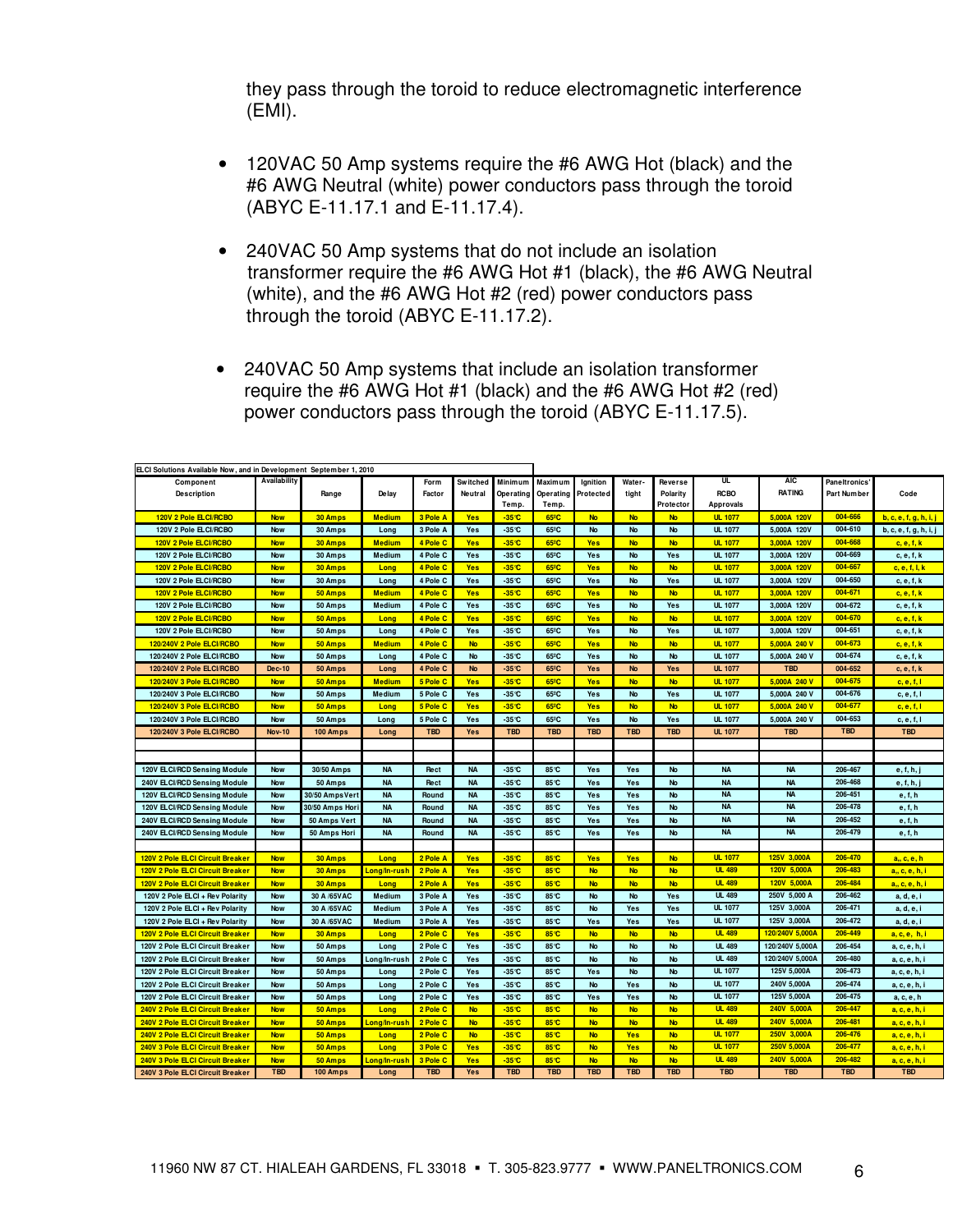#### Code Key:

a. All ELCI RCBO and RCD devices (comprised of an ELCI Sensing Module and an ELCI Compliant Circuit Breaker) have a single operating handle.

b. ELCI Form Factor A-Frame RCBO and RCD devices have a maximum over current rating of 30 amps.

c. To prevent nuisance over current tripping at the shore power inlet, ELCI RCBO and RCD devices with Long Delays are best suited to be mounted at the shore power inlet.

d. ELCI RCBO and RCD devices with Medium Delays are best suited to be mounted on or at the main distribution panel.

e. ELCI RCBO and RCD devices are tested to meet the requirements of ABYC E-11.11.1.1; however, today's restrictions on the marking of ELCI devices set by Underwriters Laboratories will cause UL compliance marking to vary by configuration and manufacturer.

ELCI RCD Sensing Modules that utilize an external toroidal transformer today may not be marked UL Listed or ЯU Recognized because UL considers that these devices require field assembly, and UL 943 does not today have a designation for an ELCI device. Additional markings may include a statement indicating compliance with ABYC E-11.11.1.1, a statement that the product meets the requirements of UL 1053, UL 943, UL 943 Category FTTJ2, and the name of an independent testing laboratory,

ELCI RCD Compliant Circuit Breakers that today meet the requirements of UL 489 are marked UL Listed, or if they meet the requirements of UL 1077 Recognized they are marked ЯU (ABYC E-11.10.2.1).

ELCI RCBO devices that utilize external toroidal transformers today may not be marked UL Listed or ЯU Recognized because UL considers that these devices require field assembly, and UL 943 does not today have a designation for an ELCI device. However, a specific ELCI RCBO manufacturer utilizing a UL 943 compliant sensing device and UL 489 constructed circuit breaker has received permission to mark their ELCI RCBO device ЯU Recognized.

f. Because the ELCI is not a combination outlet and GFCI device, no end of life indicator is required by the UL Standards.

g. Does not provide an indicator to distinguish between leakage current and over current trips

h. Does not provide Reverse Polarity Protection or indication (ABYC E-11.6.3.3.1)

i. To comply with either the ABYC E-11.10.1.5.1 Ignition Protection Standard, or ABYC E-11.4.30 requirements for installation in wet areas, a NEMA enclosure is available.

j. Insufficient current transformer inside diameter to accommodate twisted multiple #6 AWG marine conductors.

k. Optional watertight boot available P/N 004-681

l. Optional watertight boot available P/N 004-683.